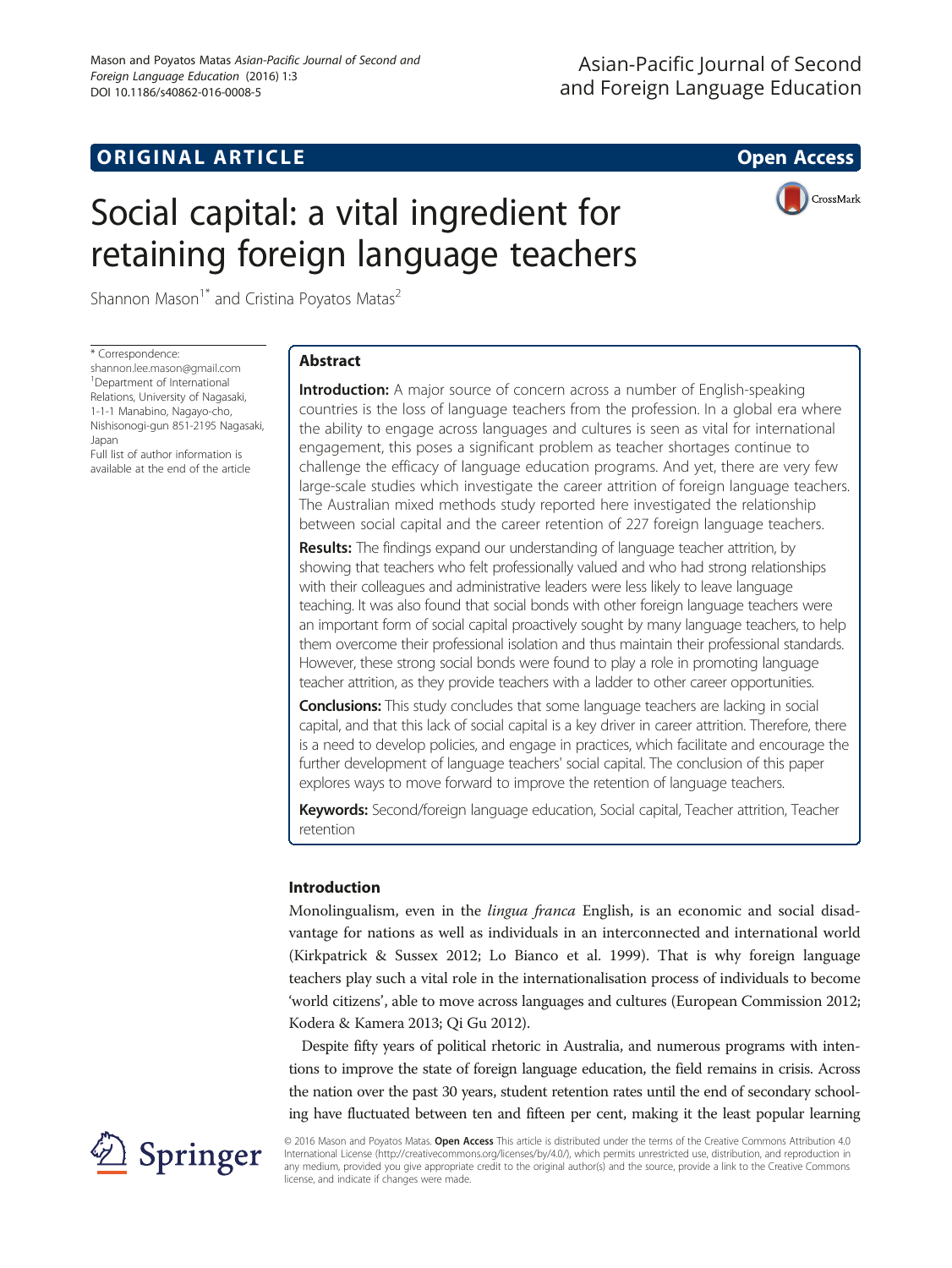area (Poyatos Matas & Mason [2015](#page-18-0)). In some states, like Queensland, the rates are as low as 6.84 % (Department of Education & Employment [2014](#page-17-0)). One of the most cited factors contributing to this poor state of language education in Australia is a shortage of foreign language teachers (Nancarrow [2000;](#page-18-0) Weldon [2015](#page-18-0)). Numerous government reports have identified a shortage of teachers as a key obstacle standing in the way of widespread quality foreign language education across the country (Australian Curriculum, Assessment & Reporting Authority [2011;](#page-16-0) Australian Language & Literacy Council [1996;](#page-17-0) Liddicoat et al. [2007;](#page-17-0) Nicholas et al. [1994;](#page-18-0) Teacher Education Ministerial Advisory Group [2014\)](#page-18-0). While the true extent of the problem is hidden behind a lack of comprehensive and accurate data, anecdotal evidence suggests that foreign language teachers in Australia are leaving the field prematurely more so than teachers of other disciplines (Australian Language & Literacy Council [1996](#page-17-0); Rix [1999](#page-18-0)), and often for other areas within the education system (de Kretser & Spence-Brown [2010;](#page-17-0) Mason [2010\)](#page-18-0). It has been suggested that language teachers are the 'single most important controllable variable in successful language learning' (p. 28) (Lo Bianco [2009](#page-18-0)). Therefore, understanding why foreign language teachers prematurely leave the field is a crucial step in addressing the foreign language education crisis.

Social capital is a well-established conceptual theory that has helped to explore a wide range of social phenomena (Bourdieu [1986;](#page-17-0) Coleman [1988;](#page-17-0) Grootaert & van Bastelaer [2004;](#page-17-0) Keeley [2007](#page-17-0); Organisation for Economic Cooperation and Development [2001;](#page-18-0) Organisation for Economic Cooperation and Development [2010;](#page-18-0) Putnam [2000;](#page-18-0) Putnam & Feldstein [2004\)](#page-18-0). The important role of social capital can be seen in the professional standards discourse. One of the seven Australian Professional Standards for Teachers is an ability to 'engage professionally with colleagues, parents/carers and the community' (p. 19) (Australian Institute for Teaching and School Leadership [2011\)](#page-17-0). The Standards underpin the accreditation of teacher education programs, as well as the registration of teachers in each state. In addition, the Professional Standards for Accomplished Teaching of Languages and Cultures (Australian Federation of Modern Language Teachers Associations [2005](#page-17-0)), which serve as a guide to assist foreign language teachers 'to understand and develop their own practice' (p. 2), advises teachers to become 'part of a professional educational community and … establish professional relationships with other languages and cultures teachers, with teachers in other disciplines, with students, with parents and with school communities' (p. 5). As such, social capital is seen by educational authorities as a vital tool that teachers need to have and to further develop as they progress through their careers and develop into professionals of a high standard.

While the conceptualisations of social capital are as varied as its applications, there has been, until recently, little understanding of what elements of social capital are relevant to the issue of teacher attrition and retention. To fill this gap in knowledge, a recent study by the authors analysed the existing body of knowledge in Australia to identify the forms of social capital relevant to this specific context (Mason & Poyatos Matas [2015\)](#page-18-0). As a result of this study, a new conceptualisation of social capital was proposed, which encompasses five socially-bound elements, each of which are able to be cultivated and developed in order to facilitate teacher retention. These elements, which make up the definition of social capital for this study, are:

- 1. Value of teachers and teaching, that is, the value that is given to teachers and education in schools and society
- 2. Presence and quality of leadership, meaning active participation and support by those involved in the decision making processes that affect the daily work of teachers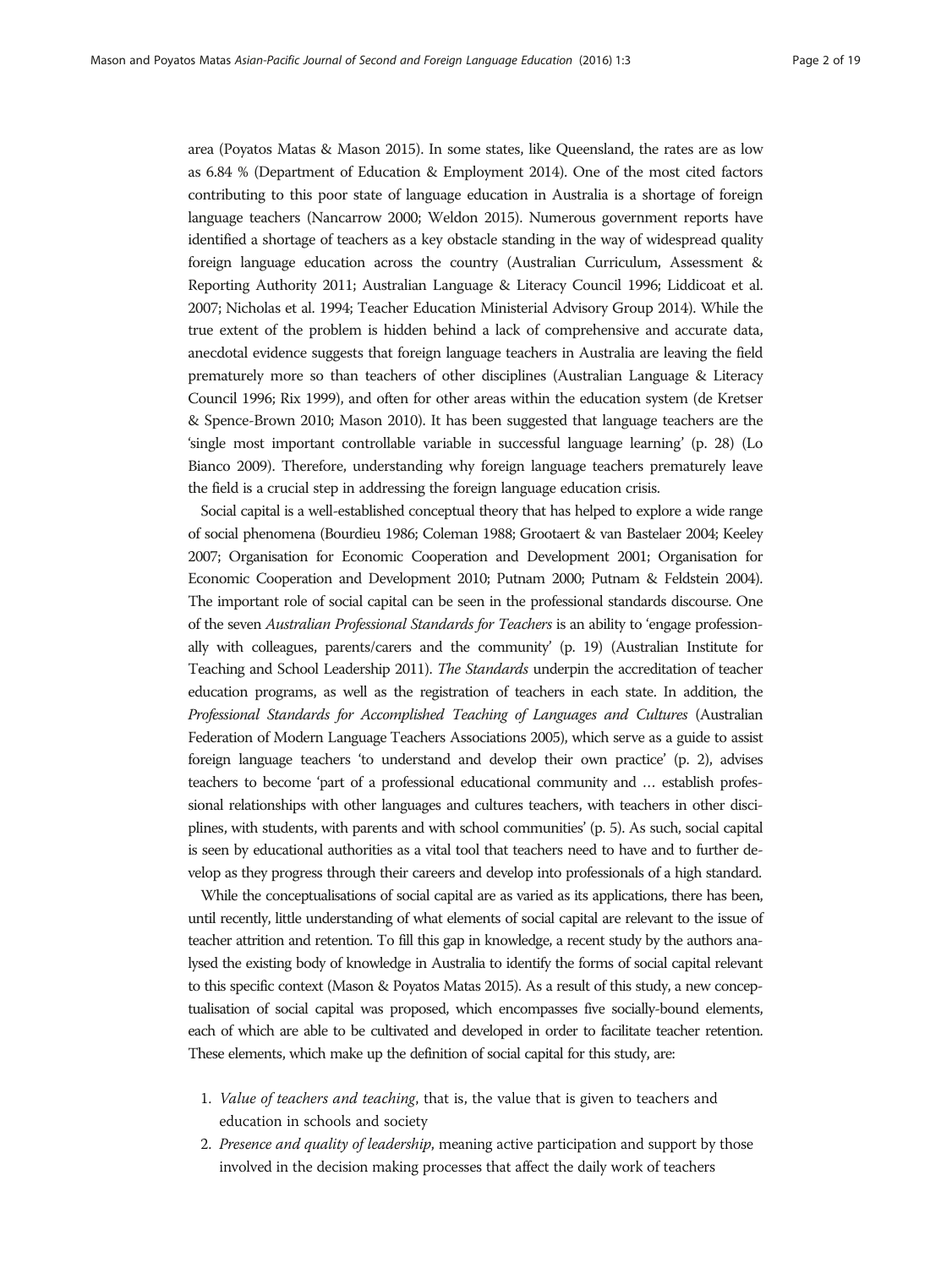- 3. Quality of relationships with members of the school community, including colleagues, students, and parents and the wider community
- 4. School culture, understood as the extent to which schools promote and act 'on positive values, is inclusive of cultural diversity and fosters positive, caring and respectful relationships between all members of the school community' (Noble [2014](#page-18-0))
- 5. Presence, quality, and nature of support, which can be formal or informal, school based or external, and employer-led or teacher-led.

To move forward in our understanding of the role that social capital may play in foreign language teacher attrition, a mixed methods study was conducted with 227 participants, which tested the impact of these five factors. The study hypothesises that language teachers with higher levels of social capital will be more likely to stay, and conversely, those with lower levels of social capital will be more likely to leave. In order to examine this hypothesis, the following research questions were posed:

- 1. What is the state of the social capital of language teachers in Queensland?
- 2. Do statistical relationships exist between language teachers' social capital, and their retention or attrition from the field of language teaching?
- 3. If yes, how and why does social capital affect teachers' decisions?

### Methods

The study adopted a mixed methods, explanatory sequential design, with two phases, beginning with the collection and analysis of quantitative data through an online questionnaire, followed by the collection and analysis of qualitative data through semistructured interviews (Driscoll et al. [2007\)](#page-17-0). The interviews were conducted with selected participants to gather rich, personal data to help tell the subjective stories that lie beneath the numbers (Creswell & Plano Clark [2011;](#page-17-0) Kaplowitz [2000](#page-17-0)).

### Procedures

After being granted approval to conduct research by the relevant educational authorities, invitations to participate in the study were sent via principals to all foreign language teachers in state, independent and catholic schools in Queensland during 2012 (except those in the Cairns Diocese of Catholic Education, where permission was not granted). During the year, information materials on the nature of the research project were developed and disseminated at teacher conferences, formal and informal meetings, in person as well as via social media, in an effort to potentially find 'all possible cases that fit particular criteria using various methods' (p. 220) (Neuman [2011\)](#page-18-0), in this case being those currently teaching a foreign language in Queensland primary and secondary schools. The Modern Language Teachers Association of Queensland (MLTAQ) was also vital in assisting with promotion of the study. The MLTAQ is the largest and oldest network of foreign language teachers in Queensland, and is 'the peak professional body representing teachers of Languages throughout the state' (Modern Language Teachers' Association of Queensland [2016](#page-18-0)).

What made this study unique was that it also sought input from former foreign language teachers, enabling the testing of differences between those who have stayed in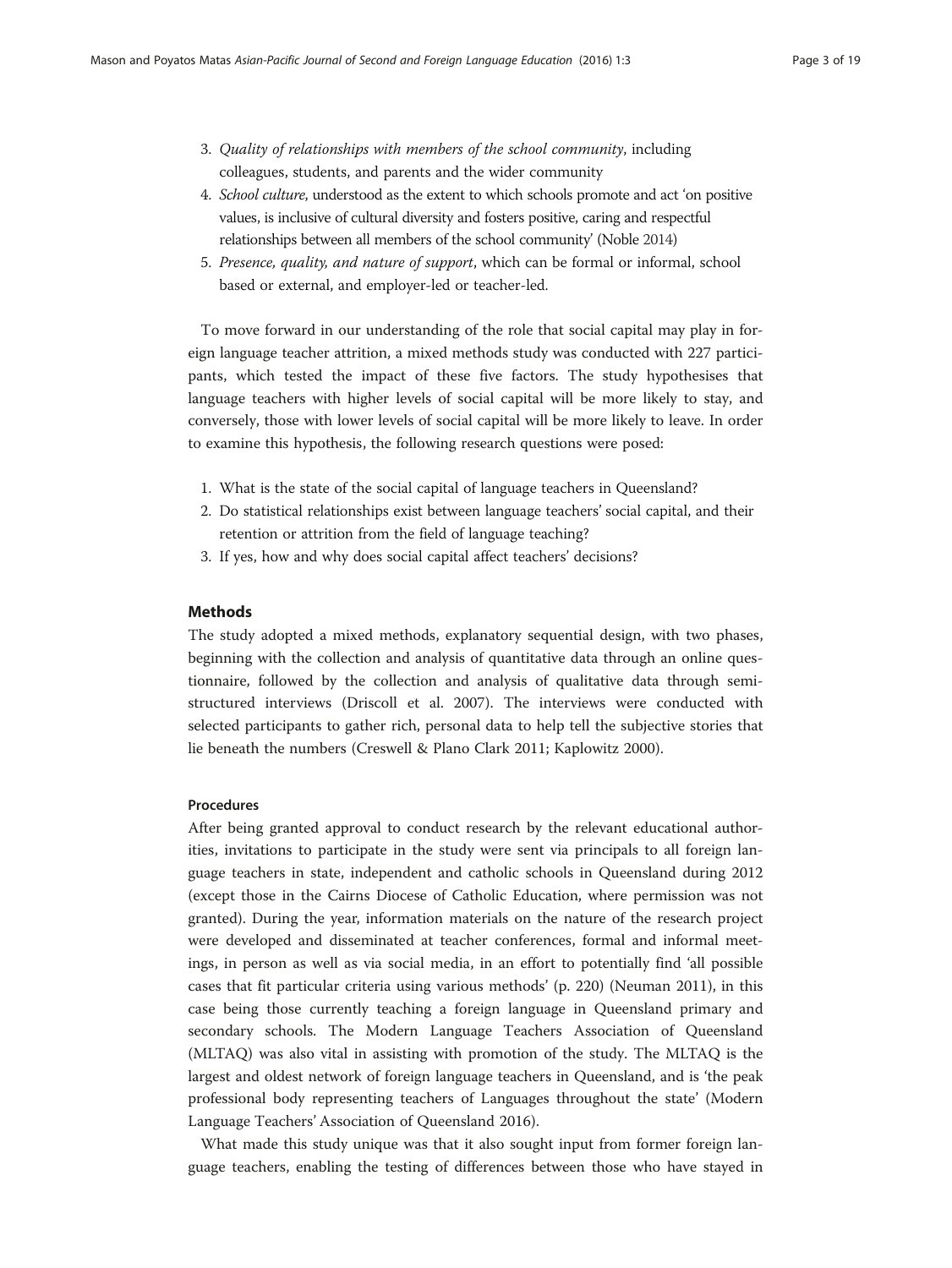the field, and those who have not. For the purpose of this study, a former foreign language teacher was defined as a teacher who left voluntarily, for reasons other than retirement, with no intention of returning to teaching a foreign language in schools. It has been argued that a major barrier to attrition studies is the time and financial cost of locating those who have already left (Lobo & Poyatos Matas [2010\)](#page-18-0), as some may move interstate or overseas, and in some cases, particularly if the departure was unpleasant, may not be willing to discuss their experiences. This was also the experience of the researchers in this study, who had difficulties obtaining data on former teachers from educational authorities. Therefore, network sampling was adopted as part of the recruitment process, as it is considered to be one of the most appropriate and effective ways of recruiting hidden populations (Neuman [2011\)](#page-18-0). Accordingly, all contact with current teachers included a request to pass on an invitation to be involved in the study, to any known former colleagues.

### Instruments

The online questionnaire developed for the initial phase of the study was open for the duration of 2012. Through multiple choice and short-answer questions, data were collected about participants' demographic, employment and workplace characteristics. The questionnaire included twelve Likert items which gathered data regarding the five elements of social capital (Table [1](#page-4-0)). In addition, data were also sought regarding participants' membership of the MLTAQ and their involvement in generic or disciplinespecific induction or mentoring programs. Open-ended questions to former teachers about the reasons for their departure also provided extra qualitative data.

In the first phase of the study, foreign language teachers were classified into two groups: former and current teachers. The questionnaire data revealed more nuanced groupings, including seven types of current teachers, and three types of former teachers (Fig. [1](#page-5-0)). Fifty-two per cent of questionnaire participants indicated a willingness to be further involved in the study. From these participants, one teacher who fit each of the ten identified categories was randomly selected to give their own personal and unique perspectives of the issues of concern to foreign language teachers as they navigate through, and make choices about, their careers.

Interviews took place during 2014. As the aim of the quantitative phase of the study was to elicit personal stories, teachers were posed a range of open-ended questions that began with the prompt, 'tell me …'. For example, participants were encouraged to 'tell me the story of how you came to be a language teacher', and 'tell me what you enjoy about your job'. They were also guided to talk about issues concerning social capital by inviting them to 'tell me a time when you had to seek support', or 'tell me about your relationship with your colleagues'. The broad questions allowed teachers to tell their own narratives and voice professional issues relevant to them. Each interview lasted between 48 and 92 min, and the length was driven by the participants themselves.

### Participants

A total of 227 participants from the Australian state of Queensland completed the questionnaire, including 180 current foreign language teachers and 47 former foreign language teachers. The majority of participants were female (87 %), native speakers of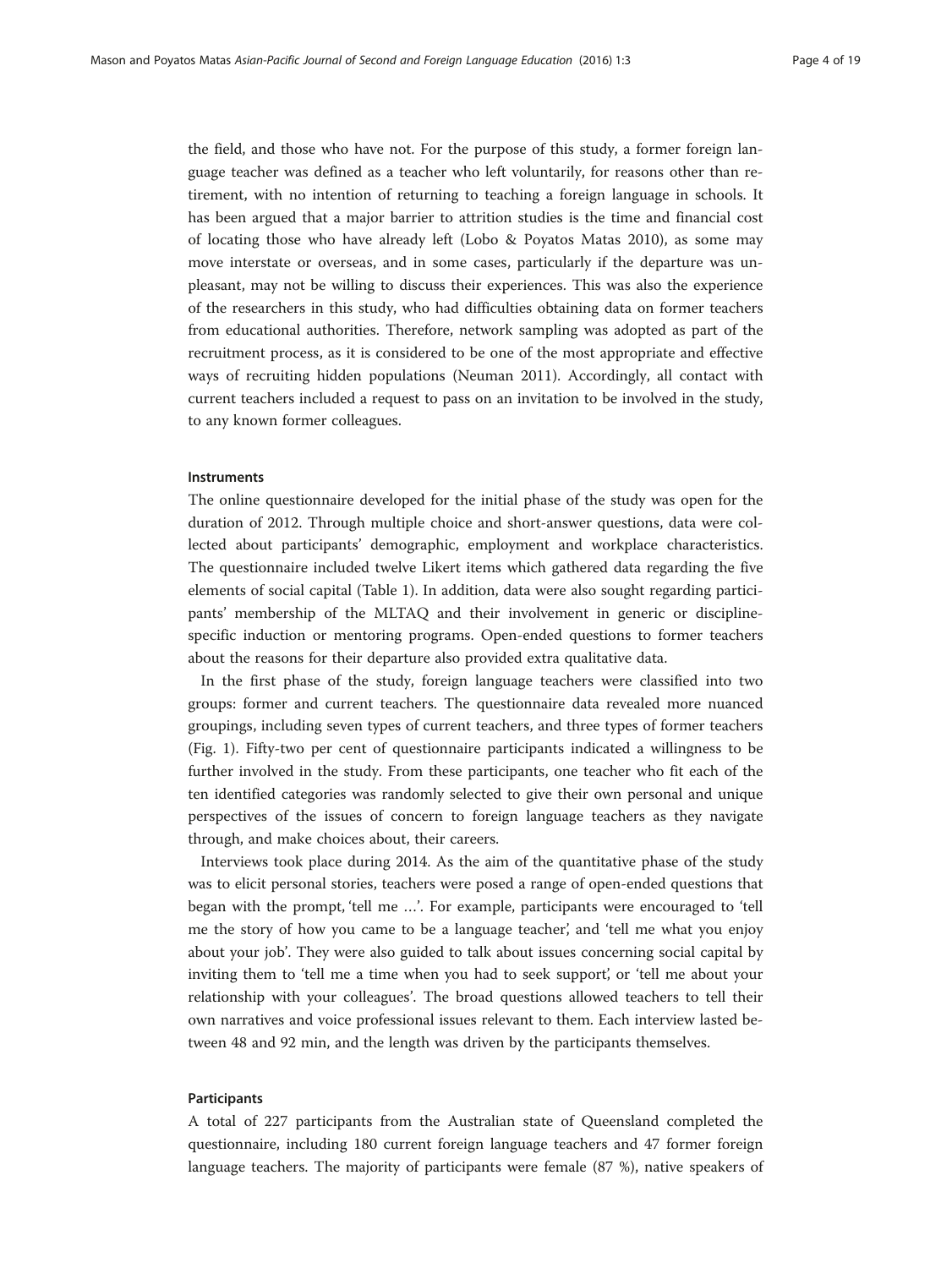|                                                             | Descriptive analyses |           | Correlations             |                          |                          |           |                          |          |          |                          |                          |                          |                          |          |  |
|-------------------------------------------------------------|----------------------|-----------|--------------------------|--------------------------|--------------------------|-----------|--------------------------|----------|----------|--------------------------|--------------------------|--------------------------|--------------------------|----------|--|
|                                                             | Mean                 | <b>SD</b> | Chosen to<br>stay or not | A                        | B                        |           | D                        |          |          | G                        | H                        |                          |                          | K        |  |
| Questionnaire items                                         |                      |           |                          |                          |                          |           |                          |          |          |                          |                          |                          |                          |          |  |
| A. I generally have a good relationship with my students    | $4.48*$              | .637      | .109                     | $\overline{\phantom{a}}$ |                          |           |                          |          |          |                          |                          |                          |                          |          |  |
| B. I generally have a good relationship with parents/carers | $4.14***$            | .773      | .130                     | $.632***$                | $\overline{\phantom{a}}$ |           |                          |          |          |                          |                          |                          |                          |          |  |
| C. I feel supported by my colleagues                        | $3.91***$            | 1.067     | $.153*$                  | $.422***$                | .492**                   |           |                          |          |          |                          |                          |                          |                          |          |  |
| D. I feel supported by my admin team                        | $3.60**$             | 1.233     | $.163*$                  | $.331***$                | $.316***$                | $.629**$  | $\overline{\phantom{a}}$ |          |          |                          |                          |                          |                          |          |  |
| E. I am seen as a valued member of the school community     | $3.53*$              | 1.147     | $.137*$                  | $.411***$                | .458**                   | $.601***$ | .597**                   | $\sim$   |          |                          |                          |                          |                          |          |  |
| F. Languages is seen as an important part of the curriculum | $2.81***$            | 1.236     | $.175***$                | $.366***$                | $.372***$                | $.527**$  | .499**                   | $.669**$ |          |                          |                          |                          |                          |          |  |
| G. I read the MLTAQ mailing list                            | 3.34                 | 1.083     | .083                     | $-0.003$                 | $-0.012$                 | .019      | $-0.006$                 | .021     | .058     | $\overline{\phantom{a}}$ |                          |                          |                          |          |  |
| H. I meet informally with other language teachers           | 2.96                 | .895      | $-108$                   | $.144*$                  | $.151*$                  | $.154*$   | .066                     | .121     | .101     | $.182***$                | $\overline{\phantom{a}}$ |                          |                          |          |  |
| I. I attend other formal network meetings                   | 2.57                 | 1.078     | $-129$                   | $-0.059$                 | $-0.046$                 | $-0.042$  | .015                     | .069     | $-0.013$ | $.185***$                | $.387**$                 | $\overline{\phantom{a}}$ |                          |          |  |
| J. I respond to the MLTAQ mailing list emails               | 2.36                 | 1.059     | $-.011$                  | .004                     | .030                     | $-0.033$  | $-0.030$                 | .083     | .054     | $.606***$                | $.197***$                | $.252***$                | $\overline{\phantom{a}}$ |          |  |
| K. I attend MLTAQ meetings                                  | $1.93***$            | 1.149     | $-225**$                 | $-125$                   | $-0.018$                 | $-0.033$  | $-088$                   | .062     | .091     | .287**                   | $.157*$                  | $.316***$                | $.372***$                | ٠        |  |
| L. I attend MLTAQ conferences                               | $1.90**$             | 1.103     | $-193**$                 | $-0.025$                 | .031                     | $-0.075$  | .014                     | .046     | .079     | $.292**$                 | .104                     | .293**                   | $.443**$                 | $.622**$ |  |

### <span id="page-4-0"></span>**Table 1** Likert items measuring the social capital of 227 foreign language teachers

Items A-F ranked on a 5-point scale from strongly disagree (1) to strongly agree (5)

Items G-L ranked on a 4-point scale from never (1) to often (4)

Significance at  $p < .05^*$  and  $p < 0.01^{**}$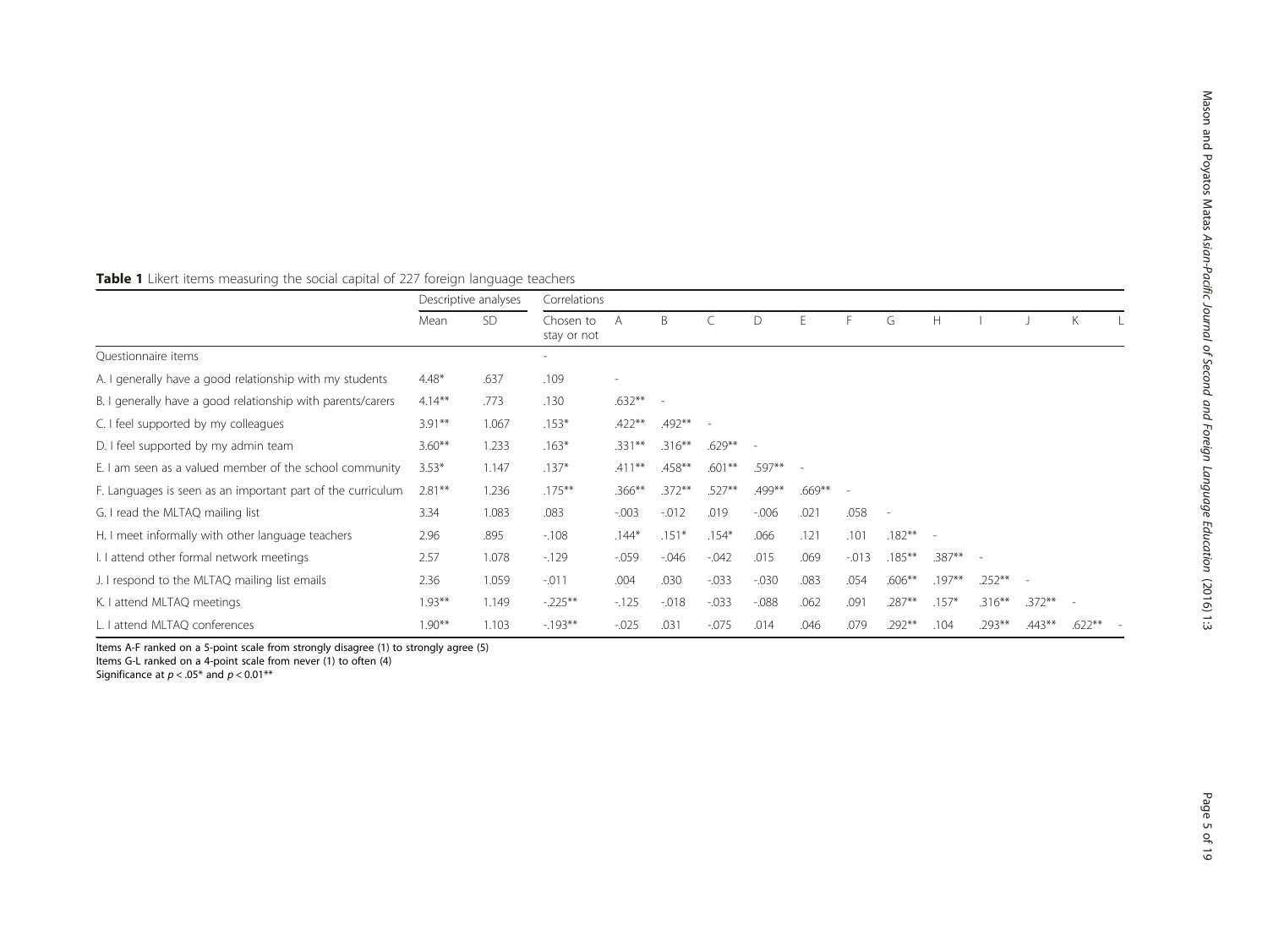<span id="page-5-0"></span>

English (76 %), who worked full-time (64 %) in state schools (67 %). Forty-four per cent of participants taught solely within secondary schools, 38 % solely in primary schools, with the remaining 19 % teaching across both sectors. Collectively the participants taught seven different languages, including, in order of frequency, Japanese (41 %), French (19 %), German (16 %), Italian, (9 %), Indonesian (7 %), and Chinese and Spanish (both 4 %). The profile of the average current foreign language teacher emerged as a female teacher of Japanese, 40–44 years of age, permanently employed full-time in a state high school in an urban area of Queensland. The average former teacher had a similar profile, with an average of fourteen years of experience at the time of their departure.

The interview participants in the second phase of the study were not chosen to be representative of the whole population, but rather to elicit stories and opinions from the different types of teachers identified during the first phase of the data collection. The ten participants, listed in Fig. 1 along with their descriptors, included a mix of genders, languages, locations, employers and sectors.

### Data analysis and interpretation

To investigate the state of foreign language teachers' social capital, percentages, means and standard deviations of all variables were calculated, and where appropriate t-tests (for ordinal variables) and chi-square tests (for categorical variables) were conducted to determine significant differences between the two groups under investigation: those who have stayed in the profession, and those who have not. Non-parametric tests were also conducted on Likert scale variables to determine any correlations with the dependent variable, as well as between the independent variables. Spearman's Rho correlation coefficient was selected in this case because it is suited to rank-order data, and because it gives 'a clearer measure of the actual strength of the association by minimizing the influence of extreme values' (p. 193) (Elliot & Woodward [2007](#page-17-0)). For the purpose of comparability and consistency, the discussions of the findings focus on the corresponding p-scores for each type of analysis. In all cases, significance was at the  $p > 0.05^*$  level and the  $p > 0.01^{**}$  level (2-tailed).

The qualitative data collected from the ten interviews were transcribed, reviewed and analysed according to Braun and Clarke's [\(2006](#page-17-0)) six-step process for thematic analysis. Themes that related to social capital were identified and further divided into positive, negative, and neutral mentions depending on their context in the conversation, with an aim 'to discover patterns across individual narrative interview texts or to explore what may create differences between people in their narrated experiences' (p. 227) (Wertz et al. [2011\)](#page-18-0).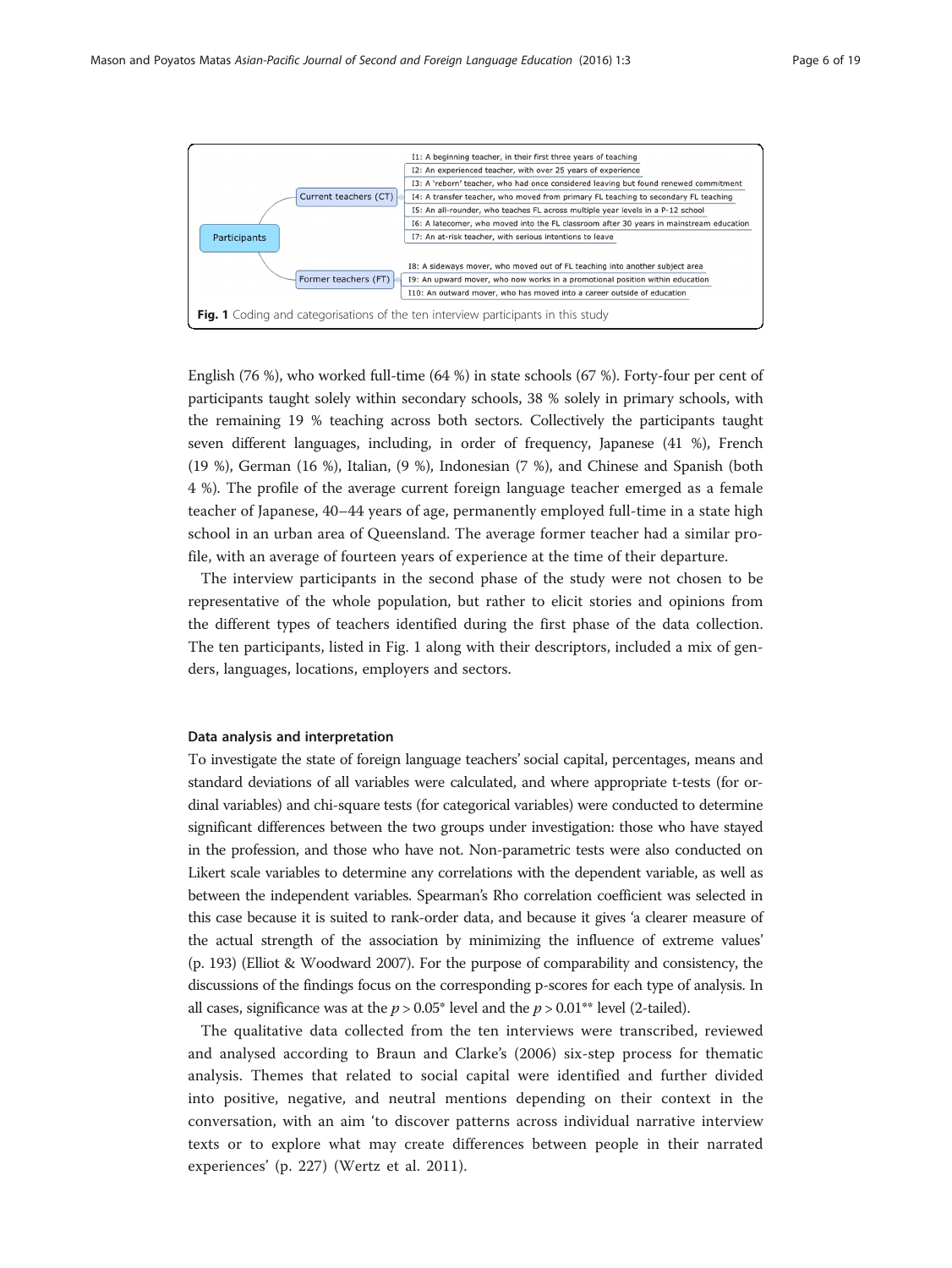### Results

Eight of the twelve items included in the teacher questionnaires revealed significant differences in means between former and current teachers, as seen in the first column of Table [1,](#page-4-0) reflecting 'real' differences rather than products of chance. Moreover, to investigate the strength and direction of these relationships, correlation coefficients were calculated for each item. The results of the analysis (see Table [1\)](#page-4-0), showed a number of significant correlations, both with the dependent variable (chosen to stay or not) and between independent variables, showing a high level of interrelatedness. Differences were not seen between primary and secondary teachers, or between teachers of different languages, suggesting that issues relating to teacher attrition and retention are present across the spectrum of language teachers.

Positive statistical correlations were found between retention and teachers being supported by their colleagues ( $r_s = .153$ ,  $p < .05$ ), teachers being supported by their administrative teams ( $r_s = .163$ ,  $p < .05$ ), teachers being seen as a valued member of the school community ( $r_s = .137$ ,  $p < .05$ ), and languages being seen as an important part of the curriculum ( $r_s = .175$ ,  $p < .01$ ). This means that as teachers agreement with these statements rose, so did the likelihood of retention. Two more items were correlated to retention, although in these cases were negative. Thus, as teachers' attendance at MLTAQ meetings ( $r_s = -.225$ ,  $p < .01$ ) and MLTAQ conferences ( $r_s = -.193$ ,  $p < .01$ ) increased in regularity, the likelihood of remaining in the field decreased, or in other words, they were more likely to leave. These findings were contrary to the study hypothesis, and indeed much of the literature regarding the role of professional associations. The authors' interpretation of these unexpected findings is explained in the discussion section.

Additional questions were also posed to teachers to determine further aspects of their social capital, and the responses to these questions are shown in Table 2. No significant differences were found between former and current teachers' responses to these questions. Responses to the open-ended questions posed to former teachers are shown in Table [3](#page-7-0), and showed that a lack of social capital, in particular a lack of value and support, is highly influential in teachers' decisions to leave foreign language teaching.

The results of the thematic content analysis of the qualitative interview data are shown in Table [4](#page-7-0). The analysis uncovered six themes relating to social capital, with a total of 144 mentions across the ten interviews. The most commonly mentioned theme was that of collegial relationships and support, which had an almost equal number of positive and negative mentions. The theme with the most negative mentions was that of value and belonging. A selection of quotes is presented in the discussion section of the paper, to help contextualise and explain the results of the data analyses.

|                                                                                     | All<br>teachers | Current<br>teachers | Former<br>teachers |
|-------------------------------------------------------------------------------------|-----------------|---------------------|--------------------|
| % of participants who engaged in induction or mentor program                        | 38.0            | 41.4                | 26.1               |
| % of participants who engaged in an foreign language induction or<br>mentor program | 15.4            | 14.2                | 19.6               |
| % of participants who were financial members of the MLTAQ                           | 72 1            | 697                 | 72 1               |

#### Table 2 Categorical social capital factors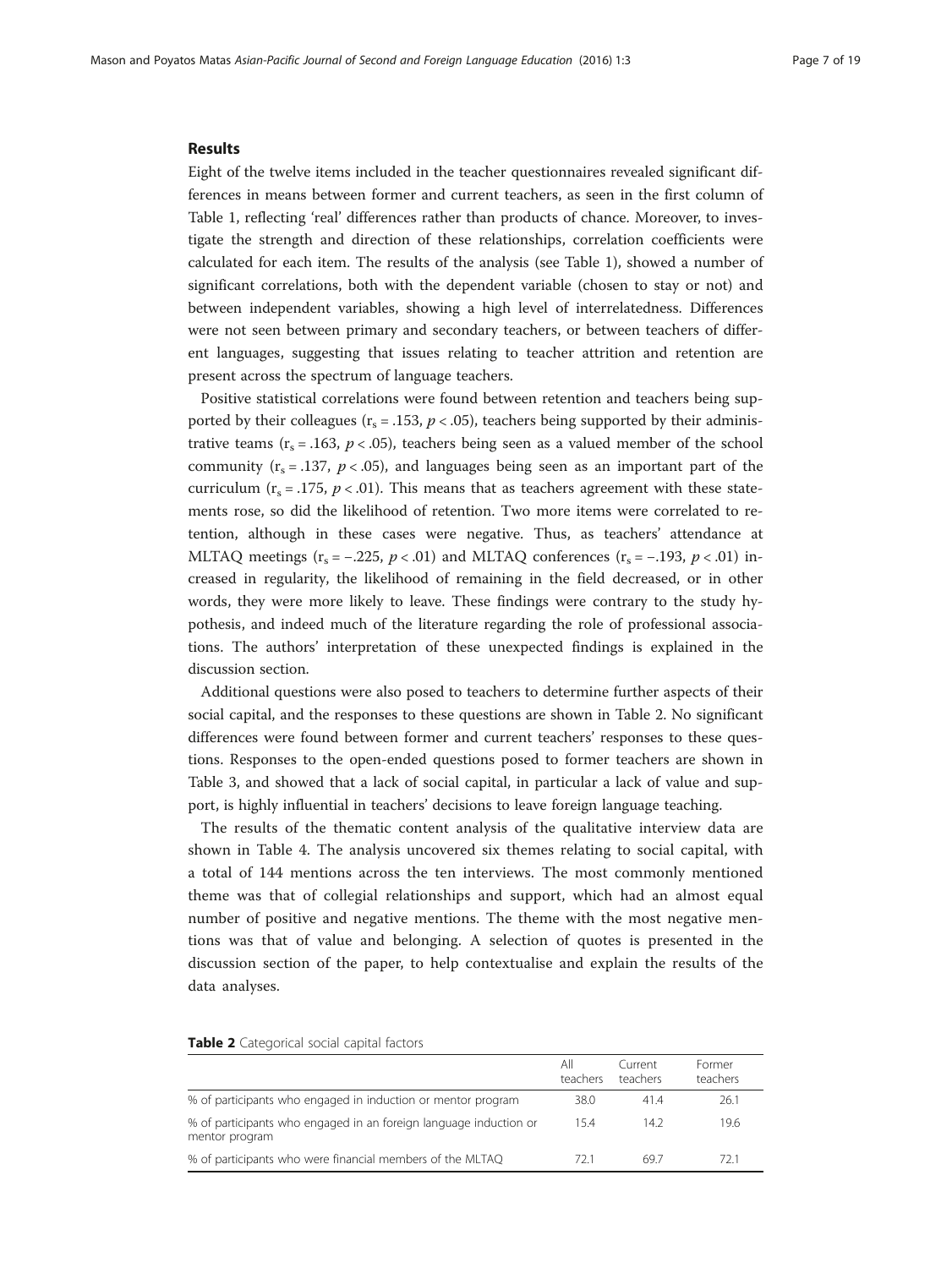| What were the reasons for your departure from the<br>field? |              | What, if anything, would have ensured your<br>continuation? |                 |  |  |
|-------------------------------------------------------------|--------------|-------------------------------------------------------------|-----------------|--|--|
| Theme                                                       | $\mathsf{n}$ | Theme                                                       | n.              |  |  |
| Lack of support                                             | 9            | Support                                                     | 10 <sup>°</sup> |  |  |
| Working conditions                                          | 8            | Value, respect, appreciation                                | 10              |  |  |
| Lack of value                                               | 6            | Better job opportunities                                    | 7               |  |  |
| Administrative decisions about program                      | 6            | Improved work conditions                                    | 4               |  |  |
| Classroom and behaviour management issues                   | 3            | Nothing                                                     | 4               |  |  |
| Lack of job satisfaction                                    | 2            | Opportunities for professional development                  | 3               |  |  |
| Toxic principal                                             | 2            | More confidence in ability                                  | 2               |  |  |
| Lack of proficiency                                         | 1            | Autonomy                                                    | $\mathcal{P}$   |  |  |
| Unhappy workplace                                           |              | Increased salary                                            | 2               |  |  |
| Low student interest                                        |              | Removal of proficiency exam                                 | 2               |  |  |
| 'Unbearable' students and parents                           |              | Less isolation as an itinerant teacher                      |                 |  |  |
| Itinerancy                                                  |              | Opportunities for promotion                                 |                 |  |  |
| <b>Stress</b>                                               |              | Better HR management                                        |                 |  |  |
| Frustration                                                 |              |                                                             |                 |  |  |

<span id="page-7-0"></span>**Table 3** Analysis of responses from former foreign language teachers to open-ended questions ( $n = 47$ )

### **Discussions**

The quantitative and qualitative findings have shown that social capital has a significant impact on foreign language teachers' career movements as well as their ability to develop professionally, as expected of them by their professional bodies (Australian Institute for Teaching and School Leadership [2011](#page-17-0); Australian Federation of Modern Language Teachers Associations [2005](#page-17-0)). Specifically, the analysis and interpretation of the data has led to six key findings. These findings are presented in this section, in light of the statistical evidence, and complemented with personal stories from the viewpoints of teachers themselves. The findings are also linked to the existing body of knowledge and the social capital conceptual framework used to interpret the analysis of the data. The implications for stakeholders are also outlined.

|                                     | # of positive<br>mentions | # of neutral<br>mentions | # of negative<br>mentions | Total # of<br>mentions |  |  |
|-------------------------------------|---------------------------|--------------------------|---------------------------|------------------------|--|--|
| Collegial relationships and support | 22                        | 4                        | 20                        | 46                     |  |  |
| Value and belonging                 | 10                        |                          | 35                        | 45                     |  |  |
| Administrative r'ships and support  |                           |                          | 13                        | 21                     |  |  |
| Student relationships               | 8                         |                          | 8                         | 17                     |  |  |
| External networks of teachers       | 9                         | 0                        | 0                         | 9                      |  |  |
| Community r'ships and support       |                           | Ω                        |                           | ζ                      |  |  |
| Totals                              | 57                        | 6                        | 78                        | 141                    |  |  |

Table 4 Social capital themes and mentions from interviews with ten foreign language teachers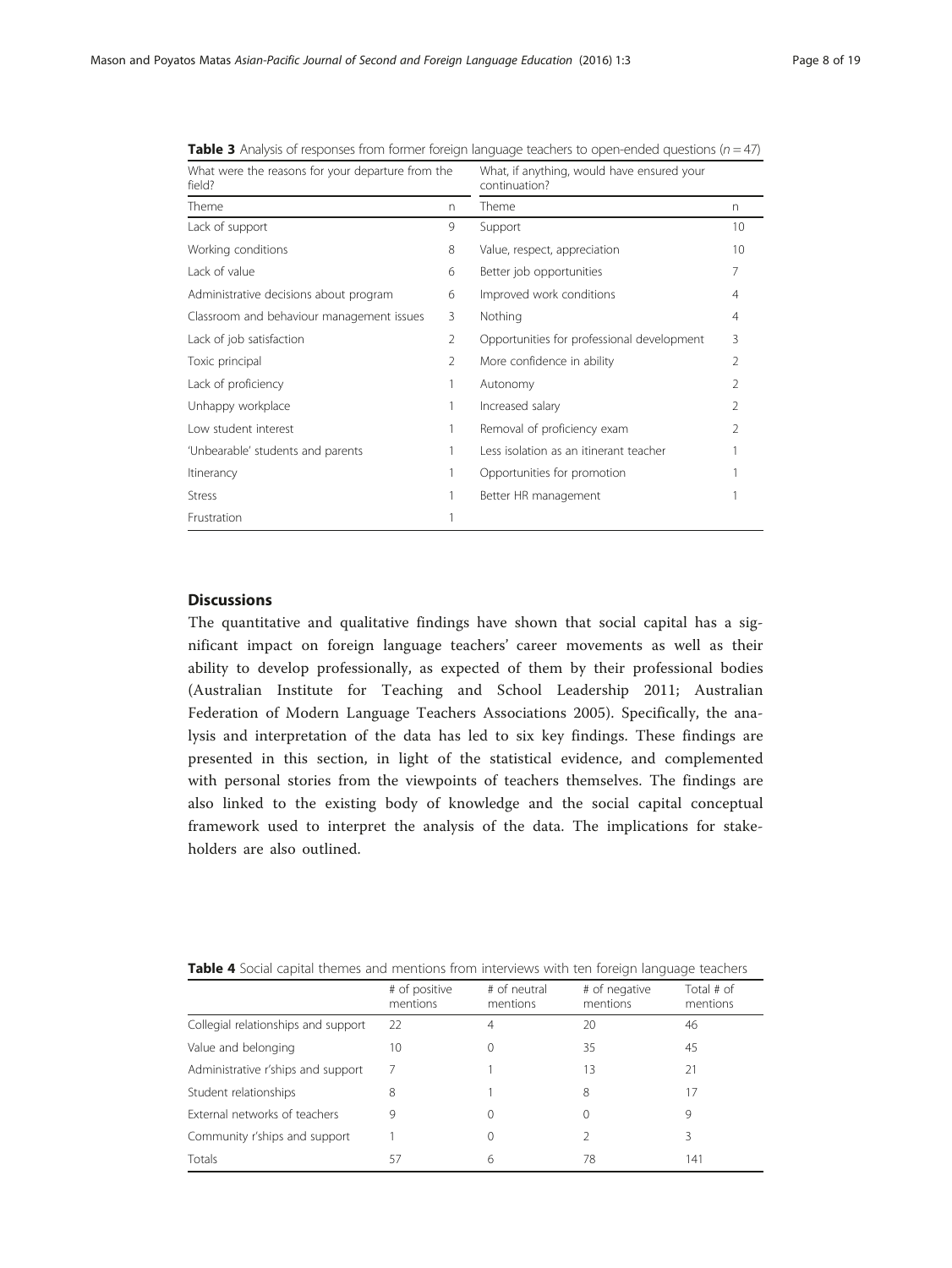# Finding 1: Foreign language teachers and foreign language education is not highly valued in schools or in the wider Australian society, and this lack of value plays a significant role in teacher attrition

The lack of professional and societal value toward teachers has been identified as one of the factors contributing to the attrition of teachers in Australia (Ashiedu & Scott-Ladd [2012](#page-16-0); Buchanan [2009](#page-17-0); Fetherston & Lummis [2012](#page-17-0); Howes & Goodman-Delahunty [2014;](#page-17-0) Zhang & Gong [2014](#page-18-0)). However, the problem for foreign language teachers is arguably compounded by the low level of prestige of their discipline in the curriculum (Lo Bianco [2009;](#page-18-0) Zhang & Gong [2014\)](#page-18-0). This study supports the findings of previous studies that have linked the existing lack of value for foreign language teachers with career attrition in a number of English-speaking countries (Mason [2010](#page-18-0); Swanson & Huff [2010;](#page-18-0) Wilkerson [2000](#page-18-0)).

In this study 58 % of teachers (127/219) believed that they were seen as an important member of the school community, while only 35 % (78/221) believed that foreign languages were seen as an important part of the curriculum. A significant correlation was found between these perceptions and teacher attrition. Complementing this data is the prominence of value in former teachers' decisions to leave the field, as well as teachers' interviews, which were sprinkled with phrases like 'just a language teacher' and 'not a real teacher'. It can be argued that this low sense of value can result in a low sense of professional identity, which has been linked to teacher attrition in a number of international studies (Hochstetler [2011;](#page-17-0) Hong [2010;](#page-17-0) Schaefer [2013\)](#page-18-0). Low levels of value were particularly expressed by the primary school teacher interviewees, who often felt they did not have the same level of value as classroom teachers. Some saw that their role was relegated to babysitter; someone who merely provided the classroom teachers with their allocated planning time (Mason [2015\)](#page-18-0). The role of foreign language education in schools as felt by many foreign language teachers can be summed up in this quote:

'I don't see that it's valued. I see it as its part of the curriculum, and it has to be there. That's how I see it. It's valued for, when the school puts on a concert the school always likes me to prepare a couple of items in [the target language], so that it looks good, and the kids have fun. But no, I don't think it's of great value I think it's part of the curriculum so they have to do it'

### (I7: CT: at-risk teacher).

The key implication of this finding is that foreign language teachers need to be in workplaces where they are valued for their contribution to students' academic and social development. To be valued is a basic human need. Workplaces who value their employees are rewarded with workers who are generally happier, healthier, more motivated and more productive (American Psychological Association [2012](#page-16-0)). Without providing workplace environments that are conducive to all teachers feeling valued, stakeholders are at risk of pushing teachers away from the field, as teachers seek to find alternative employment to fill this void.

## Finding 2: A lack of supportive leadership also contributes to foreign language teacher attrition

Strong leadership has been shown to play a role in social capital development (Minckler [2014\)](#page-18-0) and in teacher retention (Boyd et al. [2011;](#page-17-0) Williams [2004\)](#page-18-0). This study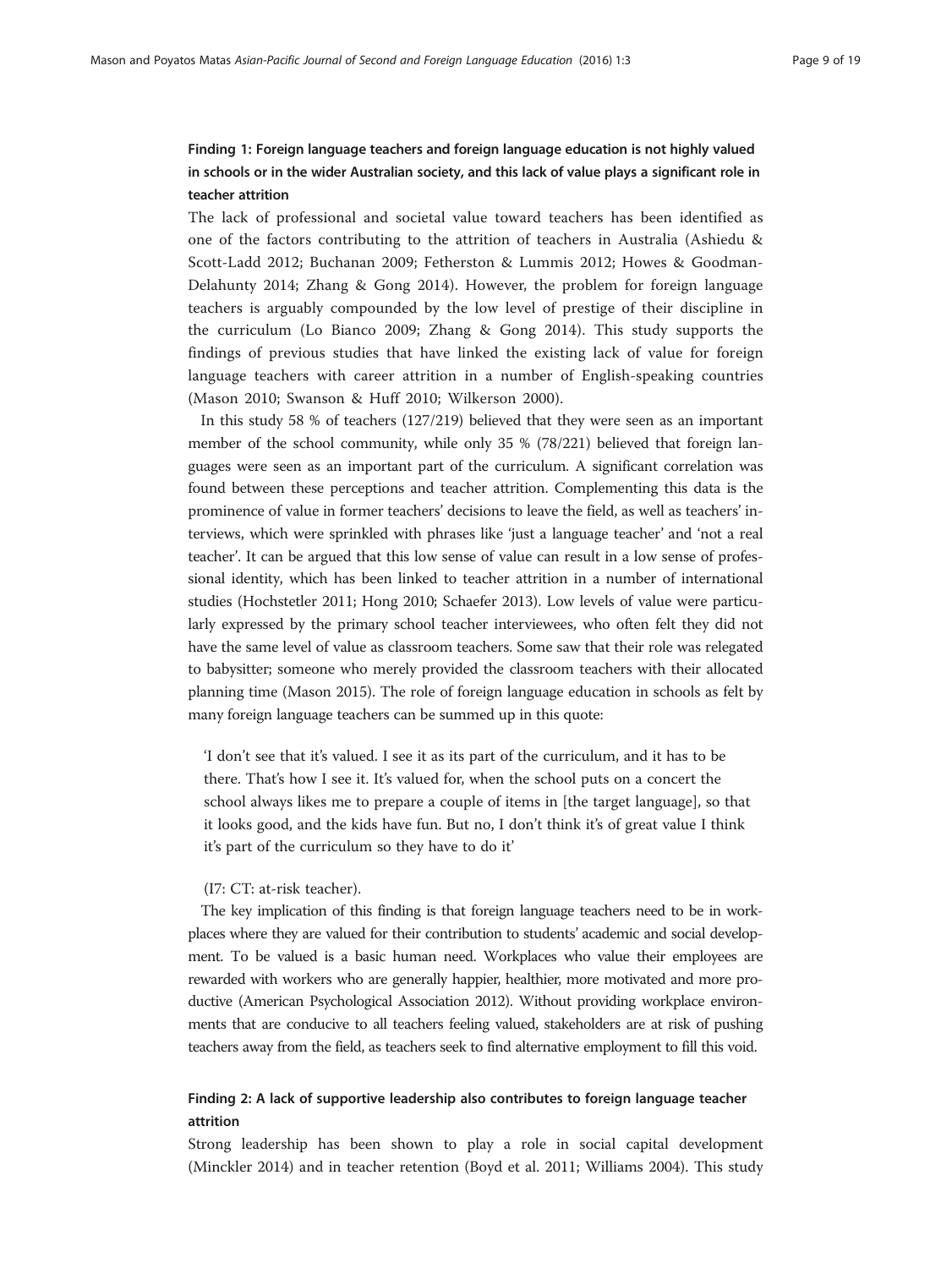supports these findings, with lower levels of support from administrative teams being correlated to attrition. In this study, 20 % of participants (43/220) were unsatisfied with the support they receive from their administration, showing higher levels of dissatisfaction compared to their levels of dissatisfaction with students, colleagues and the wider community. In the interview data, 13 of the 21 mentions of administrative leadership were negative, and these negative mentions were mostly aligned to a lack of understanding about the role of foreign language education and a lack of support for foreign languages in schools. Finally, responses to the open-ended questions from former teachers showed not only that leadership is an important issue for teachers (Table [3](#page-7-0)), but also that it can be seen as a contentious issue, as it revealed some of the most emotive responses of the study, as shown in Table 5.

The voices of the former teachers themselves, and the statistical findings of this study, make a strong case for supportive leadership of foreign language in schools. Indeed, the AFMLTA (Australian Federation of Modern Language Teachers Associations [2005\)](#page-17-0) Professional Standards state 'accomplished language teaching can only occur in an appropriate and supportive context' (p. 2). The leadership of individual schools is reflected in the decisions made about the foreign language program, and to what extent the subject, and its teachers, are supported and integrated into the school. Strong leadership fosters the development of relationships, teacher morale, and a positive school culture. When this is missing in a school, it is likely that foreign language teachers will soon follow.

# Finding 3: Being connected to schools, and particularly to teaching colleagues and administrations, is also important in the facilitation of foreign language teacher retention

Strong relationships with members of the school community have been identified as an important factor for retaining teachers in studies both in Australia (Ashiedu & Scott-Ladd [2012](#page-16-0); Boylan & McSwan [1998](#page-17-0); Buchanan [2009](#page-17-0); Fetherston & Lummis [2012](#page-17-0); Mason [2010\)](#page-18-0) and internationally (Cancio et al. [2013;](#page-17-0) Kolbe [2014](#page-17-0); Williams [2004\)](#page-18-0). The

| viride are the reasons for your departure from the neigh-                                                      | <b>VITAL WOULD HAVE EITSURED YOUR</b><br>continuation in the field?          |
|----------------------------------------------------------------------------------------------------------------|------------------------------------------------------------------------------|
| *Fed up with lack of support from Principal/admin                                                              | *More administration support                                                 |
| *Discouraged by administration actions to sideline<br>language study                                           | *Greater support from admin                                                  |
| *Lack of support by superiors                                                                                  | *A school principal and staff who<br>valued LOTE just a tiny bit             |
| *Principal had worst people management skills known<br>to man or woman                                         | *A supportive administration that could<br>have helped me through the stress |
| *Principal and admin which classified all LOTE [Languages]<br>Other Than English] teachers as a waste of space | *Kill the headmaster                                                         |
| *60 staff left my school in 2.5 years, thanks for [sic] the<br>headmaster. I was one of the 60.                | *Support from [governing body]                                               |
| * [governing body] lack of support                                                                             | *Emphasis given further up the chain<br>[to foreign language]                |
| *No interest or demand from admin/principal or head<br>office                                                  | *More understanding and supportive<br>principals                             |

| <b>Table 5</b> Specific mentions of leadership in open-ended questions asked of former teachers ( $n = 47$ )        |                                                                                                                 |
|---------------------------------------------------------------------------------------------------------------------|-----------------------------------------------------------------------------------------------------------------|
| A Alberta consideration of consideration of the continue of $\mathcal{L}_1$ and $\mathcal{L}_2$ and $\mathcal{L}_3$ | A A A London and a student of the state of the state of the state of the state of the state of the state of the |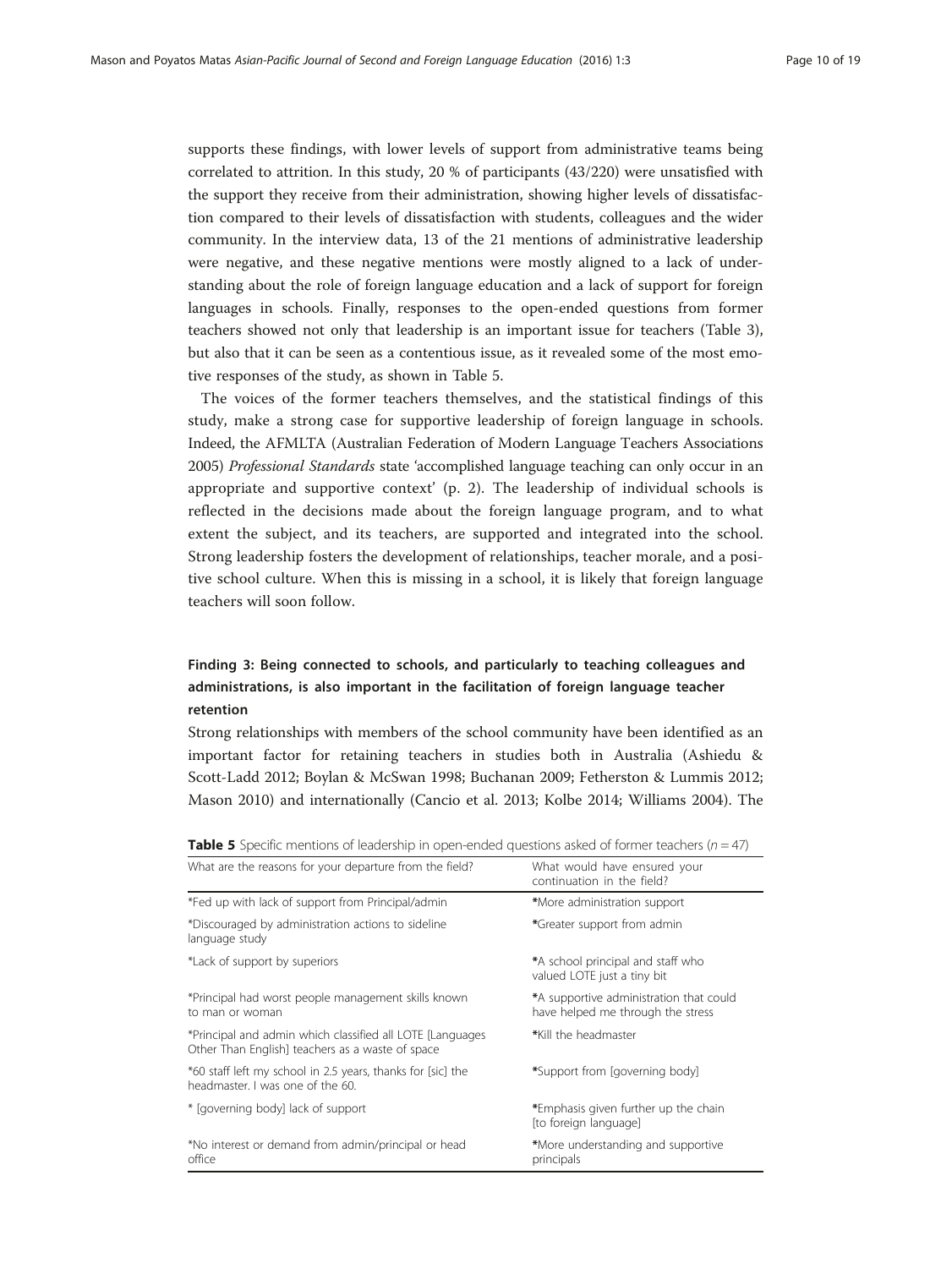quantitative results of this study support these findings, in particular they show a statistical correlation between unsupportive relationships that some foreign language teachers have with their colleagues, and their premature departure from the profession.

Deeper analyses of the qualitative data revealed that positive mentions concerning workplace relationships tended to be aligned with stories of mutual understanding and respect. The sources of negativity, however, differed for each type of relationship. As already discussed, a lack of support for and understanding of the role of foreign language education inhibited the development of relationships with administrative leadership. For relationships with colleagues, difficulties commonly arose as a result of a misalignment of expectations about the role and responsibility for the education and management of their mutual students, as evidenced in this quote:

'When you're going into 13 different classes, there's bound to be some personality conflicts and philosophical conflicts. There was one teacher who would stay in the room and if a student was what she considered to be misbehaving, she'd yell at the student, even though it was my class but she'd want to run things her way, she yelled at a student about respecting me and she probably did it with the best of intentions but it really undermined my authority'

### I4: CT: transfer teacher).

All ten interview participants, despite their different teaching contexts, made at least one reference to feelings of a lack of connectedness or belonging to their school. This comment reflects the struggle felt by one former teacher, and in this case was cited independently by the participant as one of the factors that led to his ultimate departure from the field:

'I never felt I was truly a part of the school community. I'd be forgotten from lists, PD [Professional Development] wouldn't be arranged for me on pupil-free days, just little things, but it all relayed to me that I wasn't an important part of the school'

### (I10: FT: outward mover).

The best outcomes occur when teachers work together (Pil & Leana [2009\)](#page-18-0). Therefore, space should be given to foreign language teachers to build relationships with other members of their school communities, to encourage professional growth and mutual support, particularly when facing career challenges. If foreign language teachers do not receive adequate professional support from their school community, they are much more likely to leave their discipline area, and put further pressure on foreign language teacher supply across the state.

# Finding 4: The culture of many schools is such that it is not supportive or inclusive of foreign language education, and as a result teachers can experience challenges in developing their social capital

Numerous reports over the past few decades have highlighted the alienation that many foreign language teachers experience in Australia while trying to integrate into their school communities (Australian Council of State School Organisations [2007;](#page-16-0) Blatchford et al. [2011;](#page-17-0) Lo Bianco et al. [1999;](#page-18-0) Lo Bianco [2009;](#page-18-0) Nicholas et al. [1994\)](#page-18-0). In this paper, a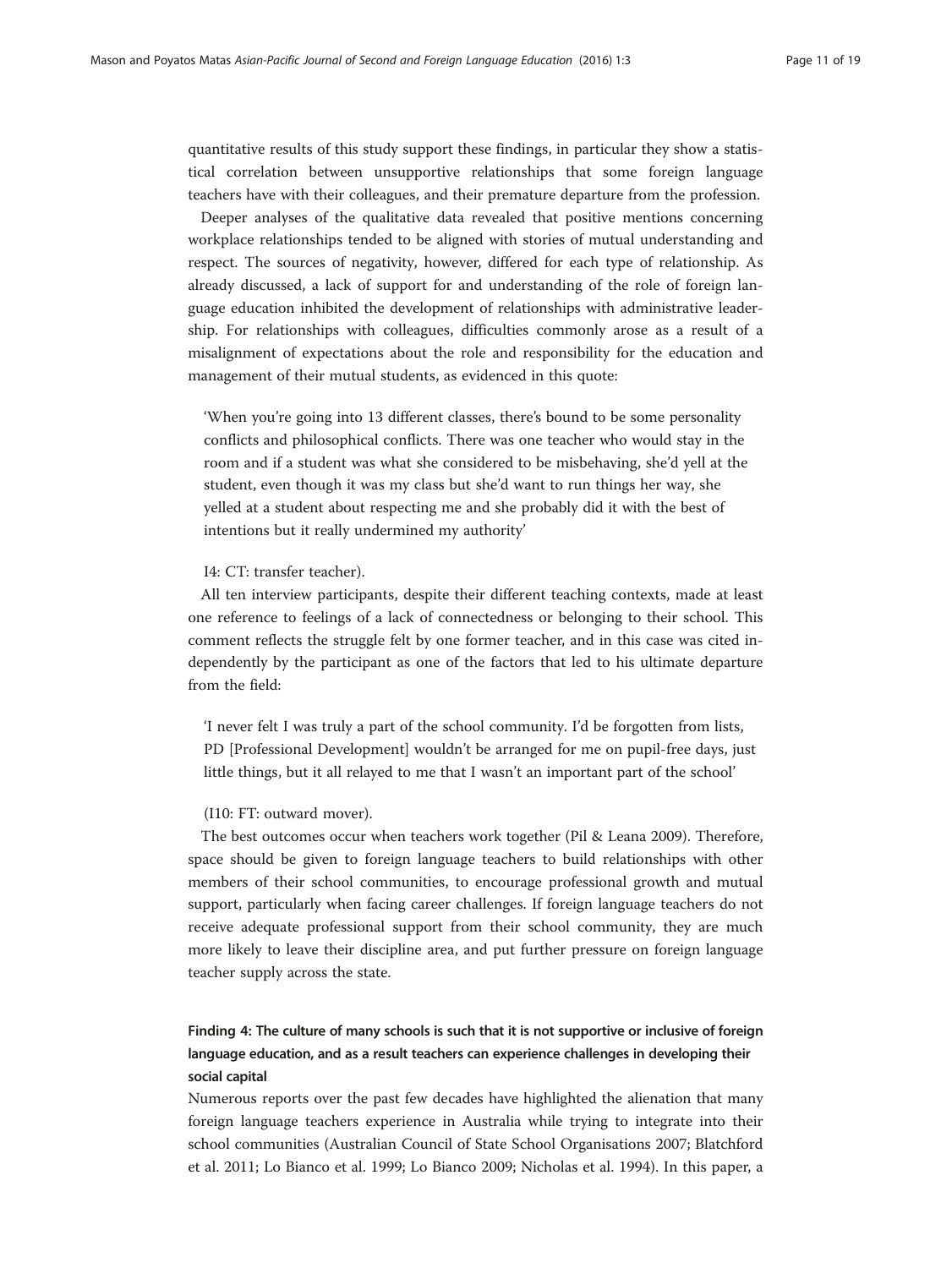lack of value for foreign language education, a lack of leadership, and a lack of strong relationships in schools are all elements that can contribute to a negative school culture that is neither supportive nor inclusive of foreign language education or its teachers.

The culture of a school influences the decisions about how foreign language programs are delivered and to what extent they are supported. Quantitative data from the ten interview participants and the 47 former teachers (coded as FT1, FT2, etc.) gave a glimpse into these negative school cultures. The anecdotes included a teacher who had their budget allocation spent in other parts of the school without their knowledge (FT35), and another teacher worried about the future of a class set of tablet devices which she received after applying for a grant, and were being taken by other teachers (I7). Other teachers had their programs cut or reduced despite initial success (FT6, FT16, FT46, I4), while others still had issues with their workload and allocated planning time (FT16, FT18, FT35, FT43).

Indeed, many of the participants in this study worked under arguably intense conditions. They were responsible for the foreign language education of between ten and 650 students, with an average of approximately 170 students for current teachers, and approximately 190 students for former teachers. Weekly class schedules were highly varied and so determining an average was all but impossible. Foreign language lessons varied from 30 to 210 min a week, with a range of lesson breakdowns. Some schools delivered programs that ran for only one semester (approximately 20 weeks) or one term (approximately 10 weeks) of the academic year, even in the compulsory years of foreign language education.

In light of this finding, further analyses were conducted to determine any statistical relationship between these working conditions and teachers' social capital. As shown in Table 6, several negative correlations were shown. Specifically, as the number of students increased, teachers' relationships with students and the wider community decreased. Moreover, as the number of schools increased, relationships with colleagues, students and the wider community also decreased. Parallels can be drawn from studies investigating the effects of class size, with students in larger classes receiving less individual attention and fewer interactions with the teacher, and thus have more difficulties developing relationships (Blatchford et al. [2011](#page-17-0)).

Intensification of teachers' roles has been of concern in recent times (Australian Education Union [2014;](#page-16-0) Wilson [2015](#page-18-0); Zipin & White [2002\)](#page-18-0). For foreign language teachers, particularly those in primary schools, intense working conditions are nothing new, with a government report into the state of foreign language education concluding that the intense nature of many teachers' roles posed 'problems for the overall quality of language teaching in Australia, but also has an impact on issues of teacher supply and retention which cannot be ignored in the policy context' (p. 117) (Liddicoat et al. [2007\)](#page-17-0).

| <b>Table 6</b> Correlations with working conditions and workplace relationships |  |  |
|---------------------------------------------------------------------------------|--|--|
|                                                                                 |  |  |

|                         | Administrative<br>support | Collegial<br>support | Student<br>relationships | Community<br>relationships |
|-------------------------|---------------------------|----------------------|--------------------------|----------------------------|
| Number of students .028 |                           | $-095$               | $-140*$                  | $-158*$                    |
| Number of schools -.020 |                           | $-172*$              | $-163*$                  | $-269**$                   |

Correlations significant at  $p < 0.05^*$  and  $p < 0.01$  level\*\*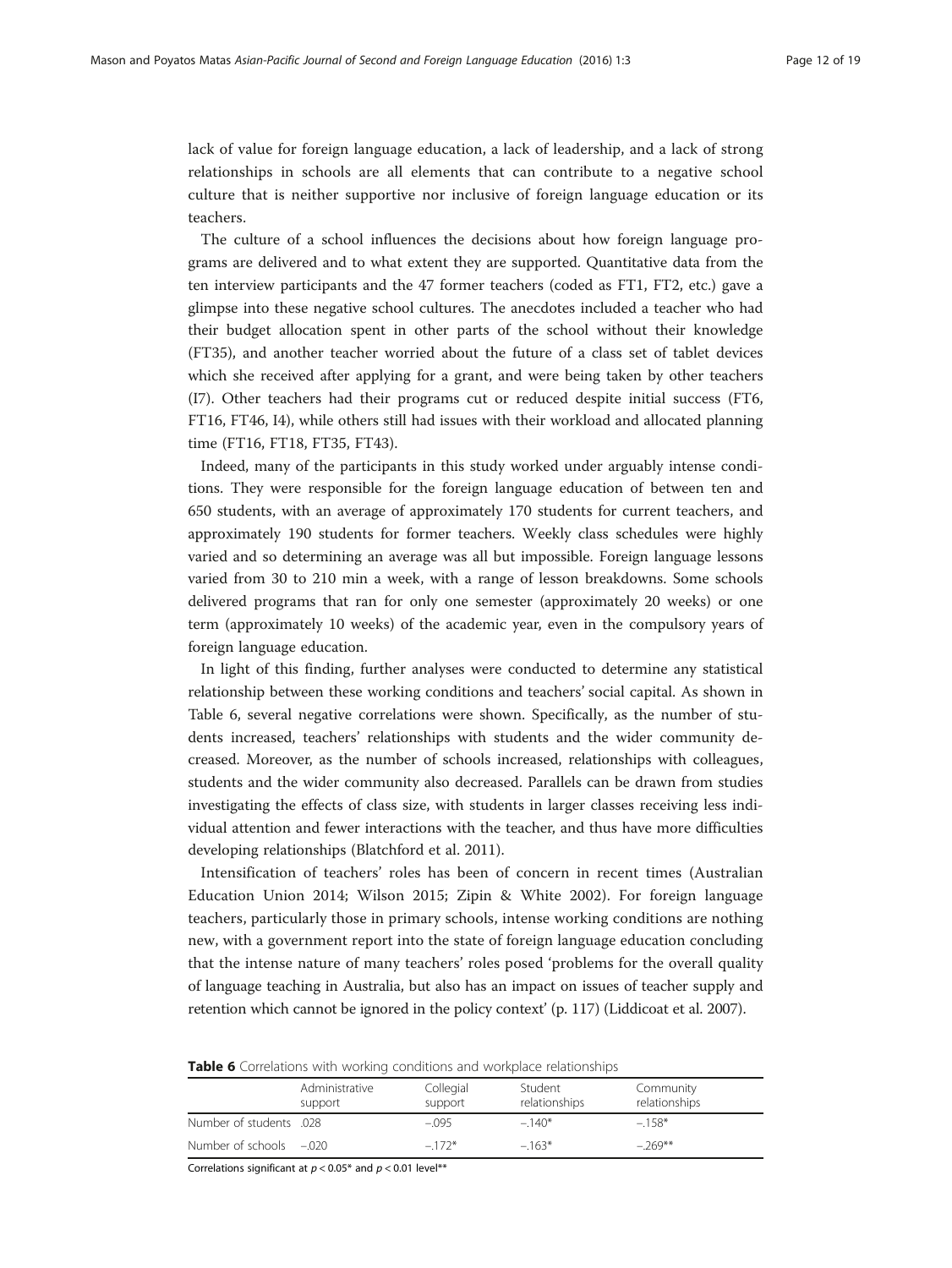In analyzing the interview data, seven out of the eight negative mentions of student relationships were related to a lack of time to develop relationships with students, as opposed to the one mention that related to the students themselves. Working with large numbers of students for short periods of time, sometimes working across multiple schools, means that it can be challenging for foreign language teachers to develop relationships with their students. The heightened difficulties for foreign language teachers compared to mainstream classroom teachers were highlighted by one interviewee, who had moved to foreign language teaching after a long career in mainstream education:

'You have to develop a rapport with three- or four hundred students … When you are a classroom teacher you develop a rapport with a group of 28 students. And once you've done that after the first week or so, they're working with you. Whereas, when you are a language teacher, that aspect is much more difficult because you only see these students at short bursts of half an hour or an hour or 40 min, so you've got to work really hard to develop a relationship with individual kids in a short space of time'

### (I6: CT: latecomer).

While the number of students or schools a teachers engages with is generally not under the control of the teachers themselves, it is determined by state and school policies about how foreign languages are delivered. Overall, the findings of this study confirm the difficulties many foreign language teachers experience in Australia to become integrated members of their school communities, and reveals that the structure and delivery of foreign language education is not conducive to the development of teachers' social capital. Administrators and employees need to recognise the complex nature of foreign language education, and work to build more positive school cultures and equitable working conditions for teachers. Neglecting to address these problems compromises foreign language teachers' access to social capital, which in turn plays a vital role in teacher retention, as well as their professional growth.

# Finding 5: The lack of formal and informal support for foreign language teachers within schools has led many to proactively seek and create their own opportunities to connect professionally with their peers

Support structures and procedures in schools to allow for the building of relationships were rare for the teachers in this study, with only around 15 % of participants (32/227) engaged in an induction or mentoring program that was designed for their specific role as foreign language teachers, rather than a generic program for teachers of any discipline. Considering the evidence which shows that programs that are specific to the needs of foreign language teachers are more effective than generic programs (Brown [2001](#page-17-0); Ewart [2009](#page-17-0); Kissau & King [2015](#page-17-0); Wilkerson [2000\)](#page-18-0), more effort is needed to develop and implement programs that are specifically designed for foreign language teachers.

During the interviews three participants spoke of mentors within their schools who helped them in their jobs, but in all cases the support provided was informal and the relationships were instigated by the teachers themselves. While two teachers praised regional-based support that had been available to them in the past, they lamented the fact that this support was lost as a result of budget cuts: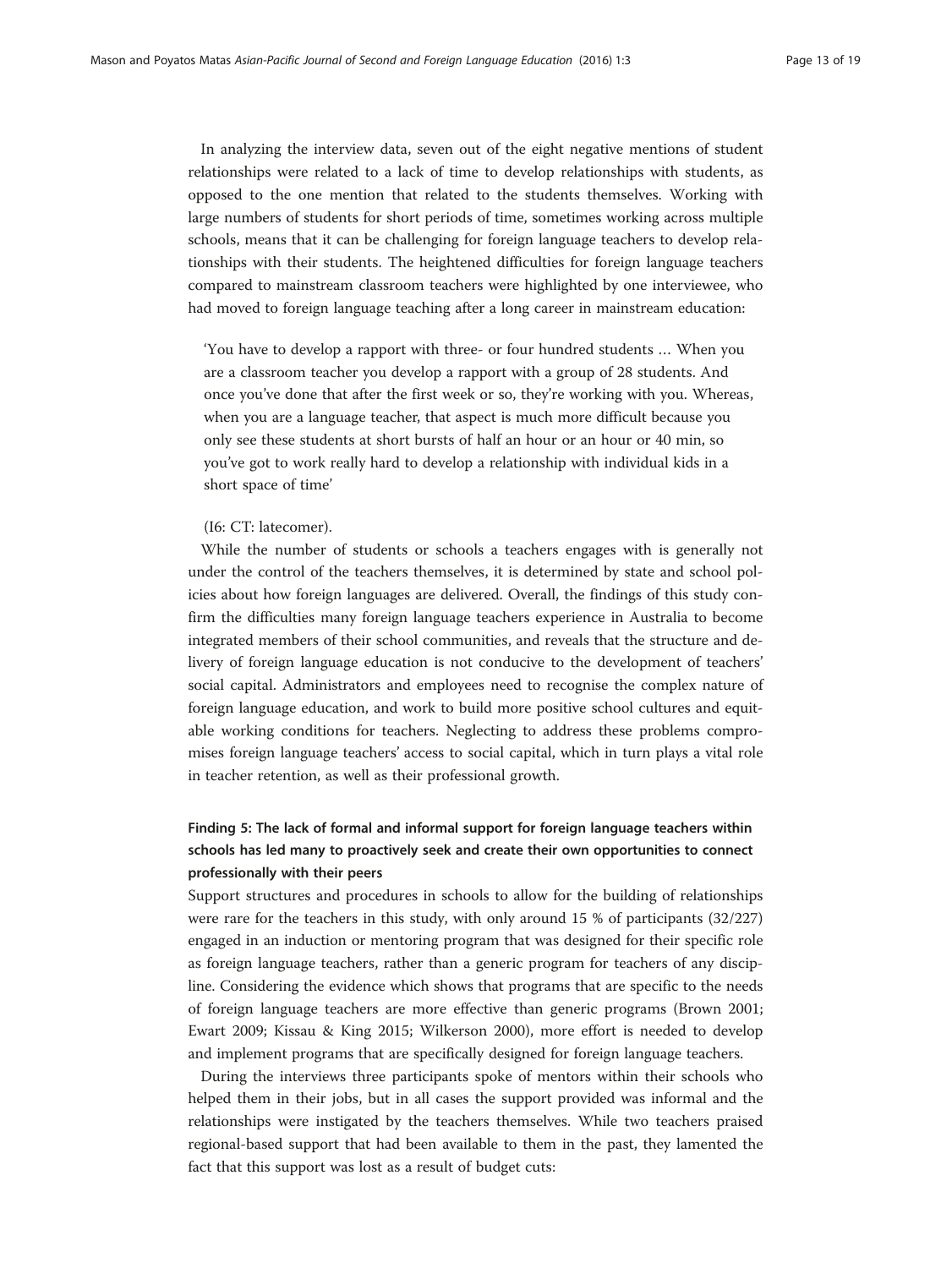'… at one point there were language advisors and regional coordinators who did that (supported foreign language teachers) according to their capacities to do it … but I've seen an awful lot of people start doing what I do and left doing what they do or getting out of it as quick as they could, because they were just dumped and left'

### (I5: CT: all-rounder)

As is the case for the wider population of foreign language teachers across the world, many teachers in this study were the sole teacher within their disciple (Bulgrin [2007](#page-17-0)). Around 45 % of current teacher participants (77/173) were the only foreign language teacher in their school at the time of data collection, and a further 20 % (33/173) were one of two foreign language teachers. This shows that many teachers were professionally disconnected from a space that could potentially provide discipline-specific support from other foreign language teachers in their schools, making it more difficult to develop into accomplished professionals. As such, professional associations can provide 'empowering spaces' for foreign language teachers (Lamb [2012\)](#page-17-0). The importance of connecting professionally and socially with other teachers in the same discipline area seems to be recognised by teachers associations in Europe (Lamb [2012\)](#page-17-0). In this study, almost 70 % of respondents to the questionnaire were current members of the MLTAQ. In 2014 the membership of the MLTAQ was approximately 680 (H. Best, personal communication, May 27, 2014). In the same year, the membership of the English Teachers Association of Queensland (English Teachers Association of Queensland [2015\)](#page-17-0) was around 400. Although the exact number of English teachers was not available, due to the heavy focus of first language literacy in all years of schooling, English teachers constitute a much larger population than foreign language teachers. The larger membership of the MLTAQ shows that foreign language teachers feel a need to seek connections with other foreign language teachers more so than other teachers, possibly as a result of their socio-professional isolation.

While interview participants made only nine mentions of external networks with other foreign language teachers, they were all positive in nature. Comments were made about the supportive role of the MLTAQ, of other networks of foreign language teachers, and of online connections. This poignant advice was given to teachers, during an interview with a participant with over 25 years of experience:

'That would be a huge secret I think (to my longevity in the field), teachers that burn out and leave are the ones who never make connections, with their own staff and … it's very rare that primary schools have more than one language teacher … they've got to make connections in their network, even if it's just an email, they've just got to be part of a larger community'

### (I1: CT: experienced teacher).

Foreign language teachers in this sample felt the need to connect with each other to overcome their professional isolation, and this is seen across the foreign language teaching population worldwide (Lamb [2012](#page-17-0)). In a study of these very networks, Endicott ([2011](#page-17-0)) showed the effectiveness of grass-roots, teacher-led networks of foreign language teachers in providing support and opportunities for Queensland teachers to develop professionally at a time of curriculum change. Many of these networks were a response to the lack of professional development opportunities that were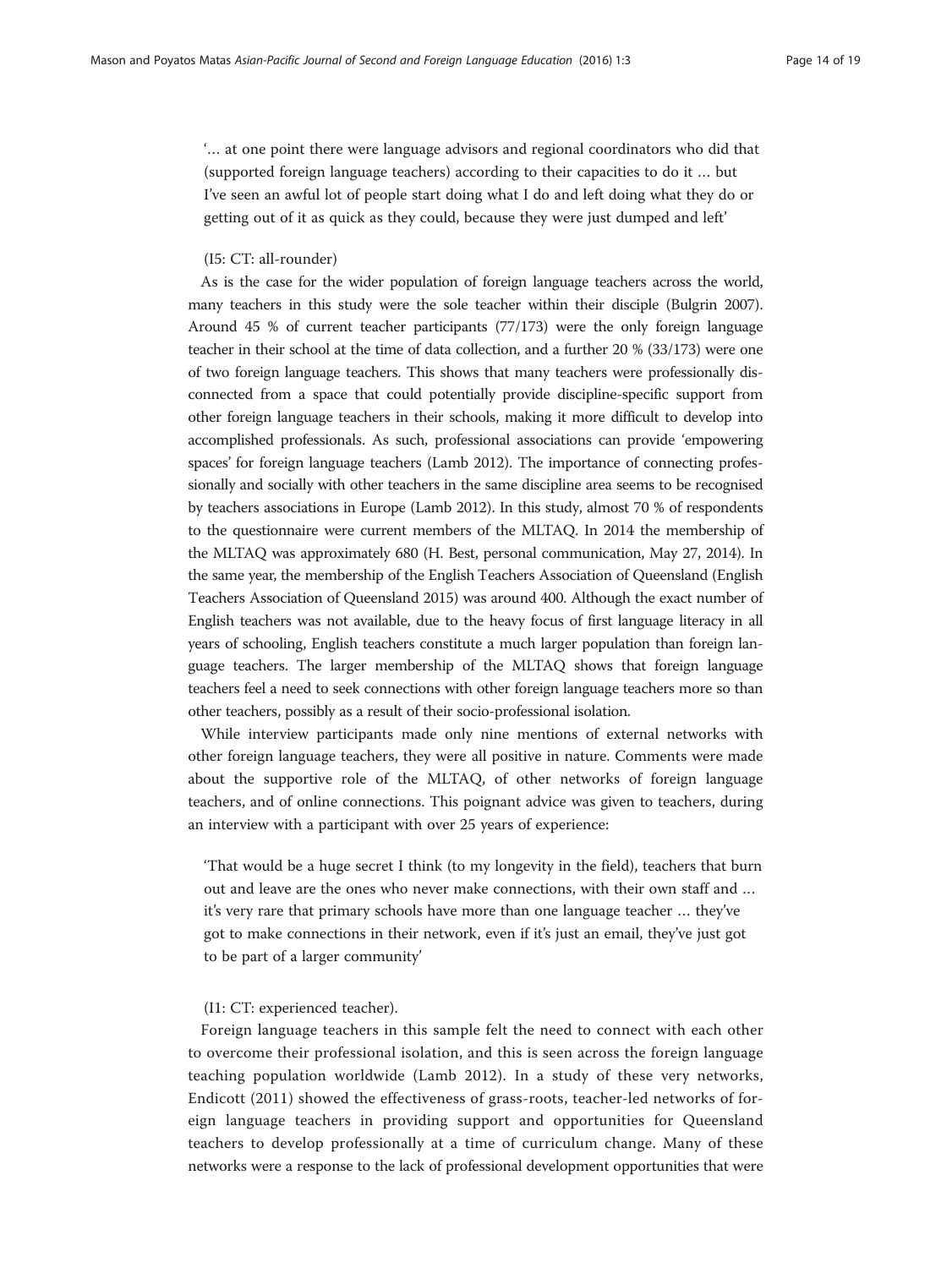available to them that catered to their specific needs. An example of a currently active network of foreign language teachers is the Central Queensland Language Teachers Network, which has over 70 members in regional Queensland. Members meet based on their needs, with some joining meetings virtually due to their remote location. The importance of this network in providing support and professional development for teachers was recognised by the regional department of education, which for several years provided funding to employ the network coordinator for two days a week to strengthen the network, although that funding has since been cut (J. Aaron, personal communication, Aug 17, 2015).

Bourdieu [\(1986](#page-17-0)) sees social space as multidimensional, and this is seen in the various methods that foreign language teachers harness to connect with their peers. The results of the study indicated a higher likelihood of connections occurring in online and informal spaces rather than at formal conferences and meetings (Table [1](#page-4-0)). At the time of data collection the MLTAQ mailing list was one of the most active online environments for foreign language teacher communication in Queensland. Almost 20 % ( $n = 8$ ) of former teachers in this study responded 'not applicable' to questions regarding the mailing list, most likely as they left the field before the emergence of social media. The recent proliferation of social media platforms, and a growing recognition of social media as an effective tool for professional development (McCulloch et al. [2011](#page-18-0)), means that further investigation is needed to better understand if and how social networking can best be harnessed to provide support for teachers and to improve teacher retention.

## Finding 6: Active engagement in formal and informal support outside of schools can be used as a ladder to improved career opportunities

The findings in this study show that teachers with strong social connections with other foreign language teachers, formed through attendance at MLTAQ meetings and conferences, are more likely to leave the field. This is contrary to much of the research in the field which suggests that strong relationships aide in retention (Waddell [2010\)](#page-18-0). It is possible that for those who moved out of foreign language teaching, strong social capital assisted in their transition away from teaching, providing them with social networks that have been shown to be powerful agents in the job market (Gayen et al. [2010;](#page-17-0) Haynes et al. [2014](#page-17-0)). This is supported by the fact that 67.4 % of former teachers (31/47) had moved into other jobs within the education field. This double-edged sword of strong social capital was also shown in a study of 99 US teachers, whereby those who moved into promotional positions within the education system were those with larger and more diverse social networks (Thomas [2007\)](#page-18-0). Another possible explanation is the use of network sampling to locate former teachers. The very nature of network sampling is such that those who have, or had, strong social relationships with their peers are those who are more likely to be reached. As such, teachers who left due to professional isolation and lack of strong relationships with other foreign language teachers would have been, by definition, more difficult to locate. This is acknowledged as a limitation of this study and thus there is a need to conduct further studies with larger samples of former foreign language teachers to strengthen the reliability of this finding.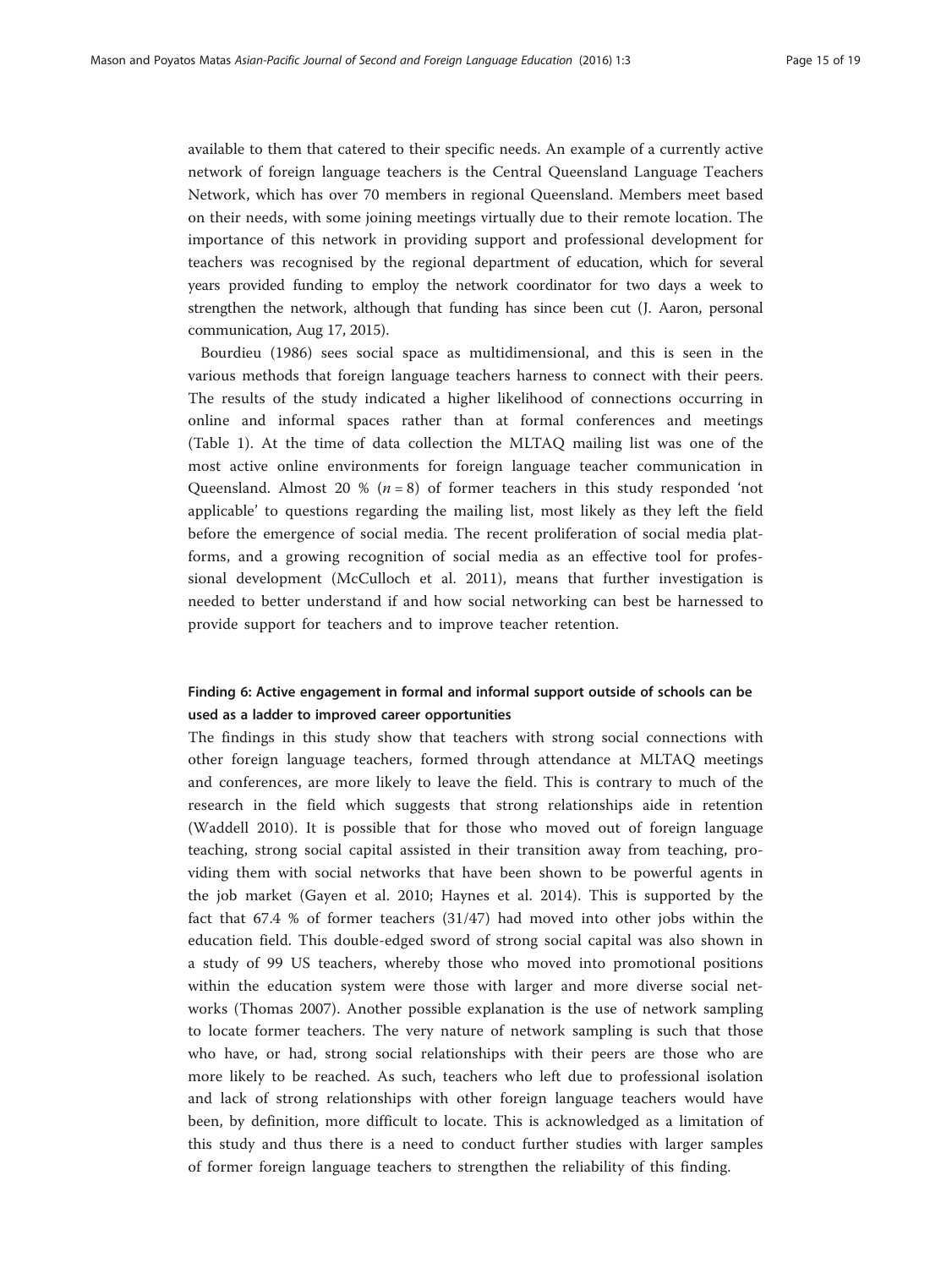### Limitations and future directions

There are several limitations to this study in regards to the sampling of the participants. The sample includes a wide breadth of teachers from different contexts, and is double the size of the average teacher attrition study in Australia (Mason & Poyatos Matas [2015\)](#page-18-0). Nevertheless, without baseline data on foreign language teachers (Australian Language & Literacy Council [1996](#page-17-0); Liddicoat et al. [2007](#page-17-0)), and without a probability method of sample selection, the study provides important insights, but it is with caution that generalisations are made about the wider population (Traugott et al. [2004\)](#page-18-0). Secondly, the methods for recruitment and voluntary nature of the study means that the sample may be skewed toward those who have strong opinions about the issues under discussion, those who are members of the MLTAQ, and former teachers who continue to have connections with other foreign language teachers.

The questionnaire design brought both benefits and weaknesses to the study. Due to the size of the state of Queensland, which covers approximately  $1,700,000$  km<sup>2</sup> (Geoscience Australia [2015](#page-17-0)), online delivery allowed access to teachers across all areas of the state, in this way reaching rural and remote areas, without the usual time and financial constraints. The self-reporting nature of the data collection tools, potentially allowed for social desirability bias, a phenomenon where 'respondents believe there are norms defining desirable attitudes and behaviours, and that they are concerned enough about these norms to distort their answers to avoid presenting themselves in an unfavorable light' (p. 257) (Tourangeau et al. [2000\)](#page-18-0). Emphasizing the need for honesty and ensuring confidentiality were efforts made to try to reduce this bias (Nancarrow & Brace [2000](#page-18-0)).

Moving forward, large-scale, longitudinal studies of foreign language teachers beginning in their pre-service education and into their careers are needed to allow researchers to follow teachers as decisions are made about their careers, and to determine accurate rates of attrition. Studies of the social capital of foreign language teachers in other states and countries are important to determine if the findings of this study are replicated in other contexts. Areas that require more rigorous investigation include the role of discipline-specific support programs, and emerging online support structures.

### Conclusions

Overall, the evidence documented, quantitative and qualitative, statistical and anecdotal, showed clearly the vital role that social capital plays in the career paths of the participants. In particular, the perceived lack of value for foreign language teachers and foreign language education in schools, the poor leadership experience, and negative school cultures were reported by many teachers as having a major negative impact in their careers, as they translated into poorly resourced language education programs and intense working conditions in schools. This in term affected the quality of the relationships that the language teachers could establish with members of their school communities. Moreover, the presence, quality, and nature of support that teachers received was generally reported as being low. As a result, many foreign language teachers are disadvantaged professionally as they are unable to develop enough social capital to maintain the Australian professional standards expected of them, and to sustain them in their jobs. The study also found that the low social capital in schools has led foreign language teachers to proactively seek and create their own networking opportunities outside of their own workplaces to find the social connections they need. In what might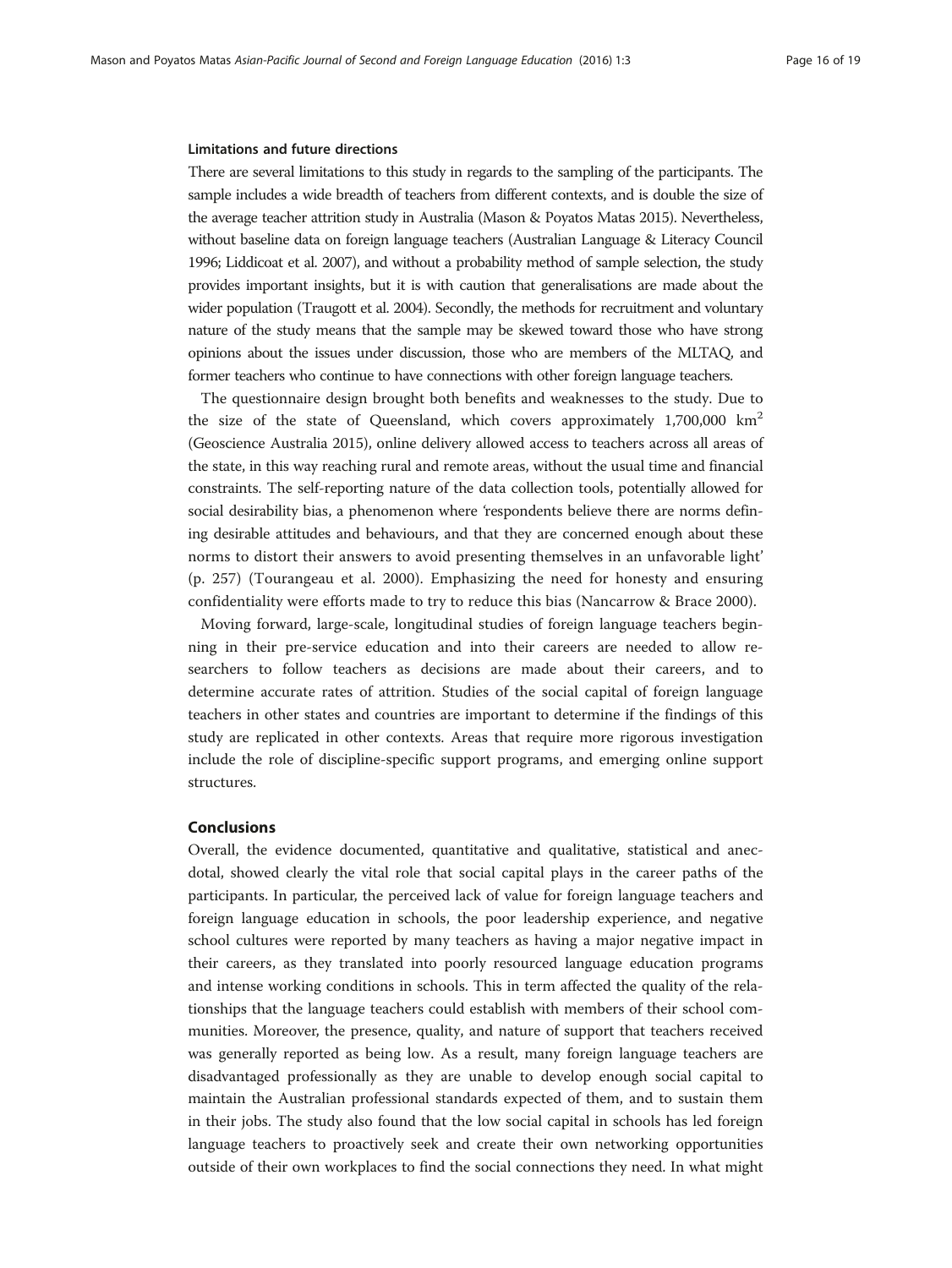<span id="page-16-0"></span>be seen as a double-edged sword, these professional connections have been utilised as ladders to positions outside of foreign language teaching, often within the education system, where teachers seek strengthened social capital to fulfill their professional needs. As such, the five elements researched impacted on the ways in which the participants were able to develop their professional social capital and, as a result their willingness to stay or leave their jobs as language teachers.

Foreign language teachers themselves are making efforts to build their social capital in an effort to sustain their careers and to develop professionally. However, educational employers and school leaders must facilitate inclusive, supportive and positive workplaces where professional relationships are fostered with all members of the school community, and where all teachers and disciplines are treated fairly and equitably. To be afforded time and space to connect with colleagues and to be valued for one's contribution are simple requests. Due to the longstanding lack of support for language education at the grass-roots level in Australia, making sustainable changes to the language teacher attrition problem requires higher level policy decisions which reflect a real value for language education. This involves the development and assessment of substantive education policies which are serious about supporting language teaching quality, and supporting language teachers to make it happen. Otherwise, language teachers will continue to leave a teaching field that cannot afford to lose them.

#### Abbreviations

AFMLTA: Australian Federation of Modern Language Teachers Associations; FT: former teacher; MLTAQ: Modern Language Teachers Association of Queensland.

#### Competing interests

The authors declare that they have no competing interests.

#### Authors' contributions

SM participated in the design of the study and completed the data collection and data analysis, and was involved in the writing of the manuscript and the interpretation of the results. CPM helped to draft the manuscript and participated in the interpretation of the results. Both authors read and approved the final manuscript.

#### Authors' information

This study is part of a PhD study currently undertaken through Griffith University by SM and supervised by CPM.

#### Acknowledgements

A sincere thank-you is owed to Clair Alston at the Griffith University Social and Behavioural Research College for statistical advice and support.

#### Author details

1 Department of International Relations, University of Nagasaki, 1-1-1 Manabino, Nagayo-cho, Nishisonogi-gun 851-2195 Nagasaki, Japan. <sup>2</sup>School of Languages and Linguistics, Griffith University, Nathan Campus, NO6, 2.21, Klummp Road, Brisbane, Queensland 2111, Australia.

#### Received: 30 December 2015 Accepted: 30 January 2016 Published online: 14 April 2016

#### References

- American Psychological Association (2012). APA Survey Finds Feeling Valued at Work Linked to Well-Being and Performance. [\[http://www.apa.org/news/press/releases/2012/03/well-being.aspx](http://www.apa.org/news/press/releases/2012/03/well-being.aspx)]. Accessed date 24 Mar 2016.
- Ashiedu, J. A., & Scott-Ladd, B. (2012). Understanding teacher attraction and retention drivers: Addressing teacher shortages. Australian Journal of Teacher Education, 37(11), 17–35.
- Australian Council of State School Organisations (2007). Attitudes Towards the Study of Languages in Australian Schools. The National Statement and Plan - making a difference or another decade of indifference? Canberra.
- Australian Curriculum, Assessment and Reporting Authority (2011). Consultation report. Draft Shape of the Australian Curriculum: Languages. Sydney.
- Australian Education Union (2014). Australian teachers working longer hours, teaching bigger classes than OECD average. [[http://www.aeufederal.org.au/news-media/media-releases/2014/australian-teachers-working-longer](http://www.aeufederal.org.au/news-media/media-releases/2014/australian-teachers-working-longer-hours-teaching-bigger-classes-oecd-average)[hours-teaching-bigger-classes-oecd-average\]](http://www.aeufederal.org.au/news-media/media-releases/2014/australian-teachers-working-longer-hours-teaching-bigger-classes-oecd-average). Accessed date 24 Mar 2016.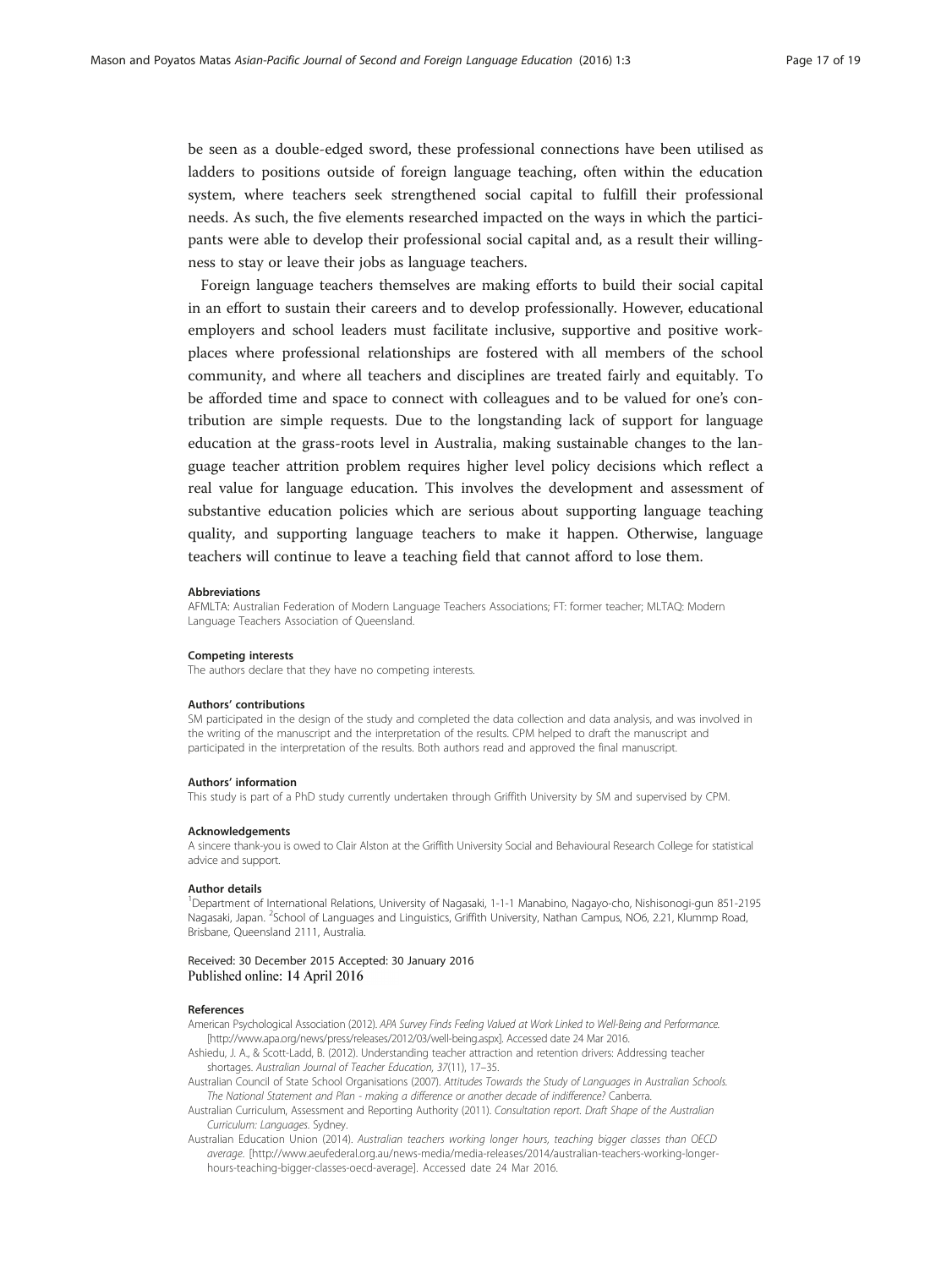<span id="page-17-0"></span>Australian Federation of Modern Language Teachers Associations (2005). Professional standards for accomplished teaching of languages and cultures. [\[http://pspl.afmlta.asn.au/doclib/Professional-Standards-for-Accomplished-](http://pspl.afmlta.asn.au/doclib/Professional-Standards-for-Accomplished-Teaching-of-Languages-and-Cultures.pdf)[Teaching-of-Languages-and-Cultures.pdf\]](http://pspl.afmlta.asn.au/doclib/Professional-Standards-for-Accomplished-Teaching-of-Languages-and-Cultures.pdf). Accessed date 24 Mar 2016.

Australian Institute for Teaching and School Leadership (2011). Australian Professional Standards for Teachers. [\[http://](http://www.aitsl.edu.au/australian-professional-standards-for-teachers/standards/list) [www.aitsl.edu.au/australian-professional-standards-for-teachers/standards/list\]](http://www.aitsl.edu.au/australian-professional-standards-for-teachers/standards/list). Accessed date 24 Mar 2016.

Australian Language and Literacy Council (1996). Language teachers: The pivot of policy. The supply and quality of teachers of Languages Other Than English. Canberra: Australian Government Publishing Service.

- Blatchford, P., Bassett, P., & Brown, P. (2011). Examining the effect of class size on classroom engagement and teacherpupil interaction: Differences in relation to pupil prior attainment and primary vs. secondary schools. Learning and Instruction, 21, 715–730.
- Bourdieu, P. (1986). The forms of capital. In J. Richardson (Ed.), Handbook of Theory and Research for the Sociology of Education (pp. 241–258). New York: Greenwood.

Boyd, D., Grossman, P., Ing, M., Lankford, H., Loeb, S., & Wyckoff, J. (2011). The influence of school administrators on teacher retention decisions. Education and Educational Research, 48(2), 303-333.

Boylan, C., & McSwan, D. (1998). Long-staying rural teachers: Who are they? Australian Journal of Education, 42(1), 49–65.

Braun, V., & Clarke, V. (2006). Using thematic analysis in psychology. Qualitative Research in Psychology, 3(2), 77–101. Brown, K. (2001). Mentoring and the Retention of Newly Qualified Language Teachers. Cambridge Journal of Education, 31(1), 69–88.

Buchanan, J. (2009). Where are they now? Ex-teachers tell their life-work stories. Issues in Educational Research, 19(1), 1–13. Bulgrin, L. A. (2007). Effects of 4-year second language learning on standardized test scores and social acceptance. PhD thesis. Walden University, School of Education.

Cancio, E. J., Albrecht, S. F., & Johns, B. H. (2013). Defining administrative support and its relationship to the attrition of teachers of students with emotional and behavioral disorders. Education and Treatment of Children, 36(4), 71–94. Coleman, J. (1988). Social capital in the creation of human capital. American Journal of Sociology, 94(Suppl 1), 95–120.

Creswell, J. W., & Plano Clark, V. L. (2011). Designing and conducting mixed methods research. Thousand Oaks: Sage.

de Kretser, A., & Spence-Brown, R. (2010). The Current State of Japanese Language Education in Australian Schools. Victoria: Education Services Australia.

Department of Education, Training and Employment (2014). Global Schools. Creating successful global citizens. Consultation Draft. Brisbane: Queensland Government.

Driscoll, D. L., Appiah-Yeboah, A., Salib, P., & Rupert, D. J. (2007). Merging qualitative and quantitative data in mixed methods research: How to and why not. Ecological and Environmental Anthropology, 3(1), 19–28.

Elliot, A. C., & Woodward, W. A. (2007). Statistical Analysis Quick Reference Guidebook: With SPSS Examples. California: Sage. Endicott, M. (2011). Peer-mediated teacher change and professional learning in networks: Specialist Languages Teachers'

Experience of Networking and the Production of Social Capital in a Context of Curriculum Change. PhD Thesis. Griffith University, School of Humanities, Languages and Social Science.

English Teachers Association of Queensland (2015). Who is ETAQ? [<http://www.etaq.org.au/about.html>]. Accessed date 24 Mar 2016.

European Commission (2012). Key data on teaching languages at school in Europe [[http://ec.europa.eu/languages/](http://ec.europa.eu/languages/policy/strategic-framework/documents/key-data-2012_en.pdf) [policy/strategic-framework/documents/key-data-2012\\_en.pdf\]](http://ec.europa.eu/languages/policy/strategic-framework/documents/key-data-2012_en.pdf). Accessed date 24 Mar 2016.

Ewart, G. (2009). Retention of new teachers in minority French and French immersion programs in Manitoba. Canadian Journal of Education, 32(3), 473–507.

Fetherston, T., & Lummis, G. (2012). Secondary teacher resignation in Western Australia: An anthology of existences. Australian Journal of Teacher Education, 37(4), 1–18.

Gayen, K., McQuaid, R., & Raeside, R. (2010). Social networks, age cohorts and employment. The International Journal of Sociology and Social Policy, 30(5), 219–238.

Geoscience Australia (2015). Area of Australia - States and Territories. [[http://www.ga.gov.au/scientific-topics/geographic](http://www.ga.gov.au/scientific-topics/geographic-information/dimensions/area-of-australia-states-and-territories#heading-1)[information/dimensions/area-of-australia-states-and-territories#heading-1\]](http://www.ga.gov.au/scientific-topics/geographic-information/dimensions/area-of-australia-states-and-territories#heading-1). Accessed date 24 Mar 2016.

Grootaert, C., & van Bastelaer, T. (2004). Understanding and measuring social capital: A synthesis of findings and recommendations from the social capital initiative (Social Capital Initiative. Working Paper No. 24).

Haynes, P., Banks, L., & Hill, M. (2014). Older population: A comparative European study. International Journal of Social Economics, 41(4), 321–335.

Hochstetler, S. (2011). Focus on identity development: A proposal for addressing English teacher attrition. The Clearing House: A Journal of Educational Strategies Issues and Ideas, 84(6), 256–259.

Hong, J. Y. (2010). Pre-service and beginning teachers' professional identity and its relation to dropping out of the profession. Teaching and Teacher Education, 26, 1530–1543.

Howes, L. M., & Goodman-Delahunty, J. (2014). Life Course Research Design: Exploring Career Change Experiences of Former School Teachers and Police Officers. Journal of Career Development, 41(1), 62–84.

Kaplowitz, M. D (2000). Statistical analysis in sensitive topics in group and individual interviews. Quality and Quantity, 34, 419–431. Keeley, B. (2007). OECD Insights. Human Capital How what you know shapes your life. Paris: Organisation for Economic Cooperation and Development.

Kirkpatrick, A., & Sussex, R. (2012). English as an International Language in Asia. Dordrecht: Springer.

Kissau, S. P., & King, E. T. (2015). Peer mentoring second language teachers: A mutually beneficial experience? Foreign Language Annals, 48(1), 143–160.

Kodera, A., & Kamera, M. (2013). English education set to get serious. [[http://www.japantimes.co.jp/news/2013/12/13/](http://www.japantimes.co.jp/news/2013/12/13/national/english-education-set-to-get-serious/) [national/english-education-set-to-get-serious/\]](http://www.japantimes.co.jp/news/2013/12/13/national/english-education-set-to-get-serious/). Accessed date 24 Mar 2016.

Kolbe, T. J. (2014). Perceptions of professional supports and early career teacher attrition. PhD Thesis. University of Nebraska, Faculty of the Graduate College.

Lamb, T. E. (2012). Language associations and collaborative support: language teacher associations as empowering spaces for professional networks. Innovation in Language Learning and Teaching, 6(3), 287–308.

Liddicoat, A. J., Scarino, A., Curnow, T. J., Kohler, M., Scrimgeour, A., & Morgan, A. M. (2007). An Investigation of the State and Nature of Languages in Australian Schools. Canberra: Department of Education, Science and Training.